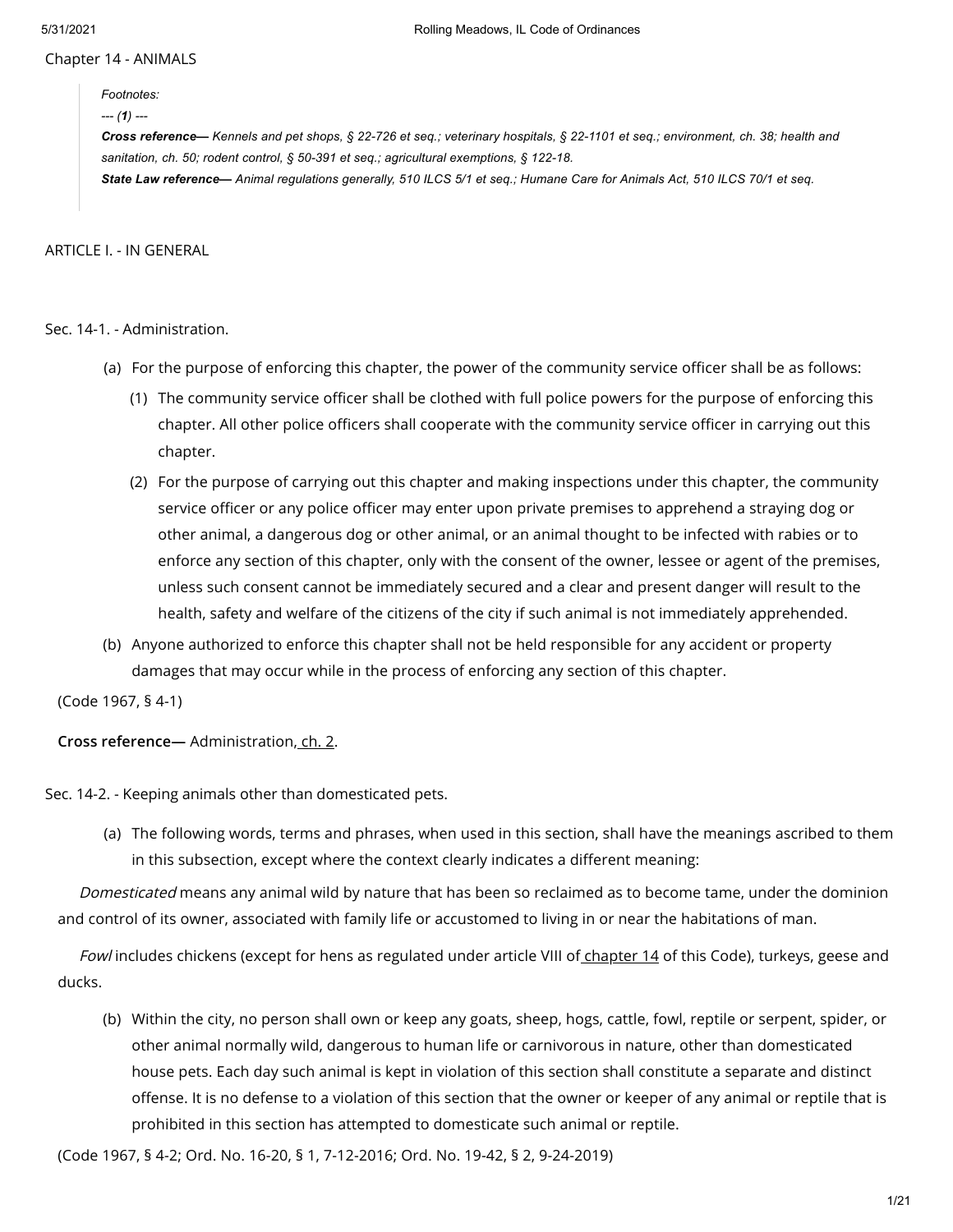Sec. 14-2.5. - Cruelty to animals, fowl.

- (a) No person shall beat, cruelly treat, frighten, overload, overwork, overdrive, overburden, abandon, torture, torment, mutilate, transport in a cruel manner, or otherwise abuse any warm- or cold-blooded animal or fowl.
- (b) No person shall knowingly poison or cause to be poisoned any dog, cat or other domestic or wild animal except rats or mice, and then only with approved department of agriculture poison.

(Code 1967, § 4-3)

Sec. 14-3. - Noise disturbance.

It shall be unlawful to own or keep any animal or fowl which, by causing frequent or loud noise, shall disturb the comfort or repose of persons in the vicinity.

(Code 1967, § 4-4)

Sec. 14-4. - Securing unattended horses attached to vehicles.

No person shall leave any horse or other animal attached to any carriage, wagon, cart, sleigh, sled, or other vehicle in any part of the streets, avenues, alleys or lanes of the city without securely fastening such horse or other animal, either by hitching the horse or other animal to a post or by fastening it by a halter to a weight sufficiently heavy to secure such horse or other animal.

(Code 1967, § 4-5)

**Cross reference—** Traffic and vehicles, ch. [106](https://library.municode.com/).

Sec. 14-5. - Backing horse-drawn vehicles to curb.

When a horse-drawn vehicle is backed up to the curb, the horse shall be turned so as to stand parallel with the sidewalk and headed in the general direction of travel for the side of the street on which the vehicle is standing.

(Code 1967, § 4-6)

**Cross reference—** Traffic and vehicles, ch. [106](https://library.municode.com/).

Sec. 14-6. - Owner's responsibility for removal of excreta.

The owner of every animal shall be responsible for the removal and sanitary disposition of any excreta deposited by his animal anywhere in the city, other than in the areas designated in [section](https://library.municode.com/) 14-9. When accompanying the animal outside his premises, the owner shall have on his person suitable means for the removal of such excreta, which will then be placed in a refuse container for sanitary removal.

(Code 1967, § 4-7)

Sec. 14-7. - Dogs or cats during estrus (heat).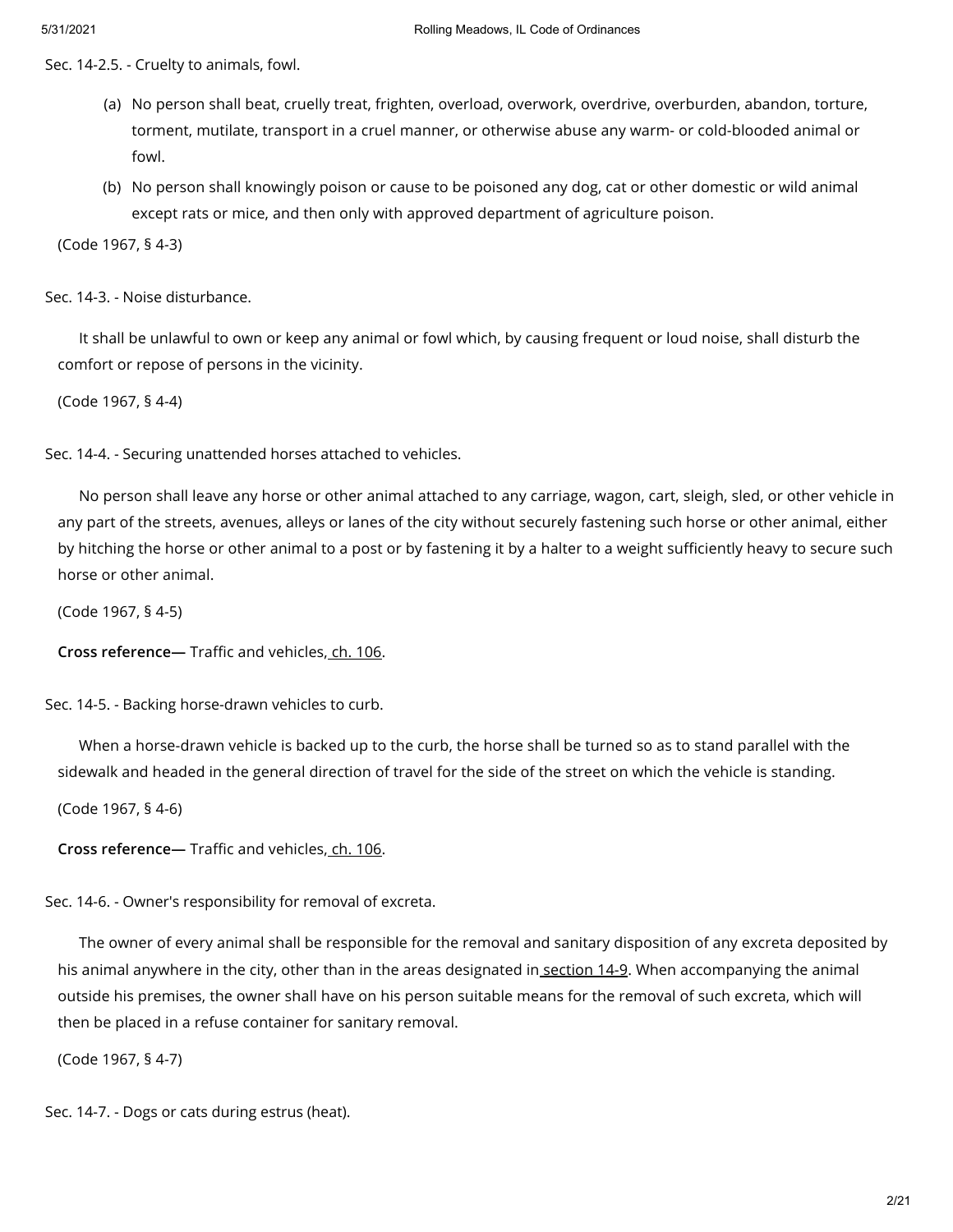Any person in control of a female dog or cat during the period of estrus (heat) shall take all necessary steps to prevent male dogs or cats from coming in contact with such female animal, except for planned breeding.

(Code 1967, § 4-8)

Sec. 14-8. - Running at large.

- (a) No person owning, harboring or having the care, charge, control or possession of any animal other than domesticated cats or feral cats, as set forth in article IV of this chapter shall cause, permit or allow such animal to be, remain, go to or run at large upon any public street, alleyway, park or unenclosed lot or land within the city.
- (b) Any such animal found to be at large is hereby declared to be a public nuisance and a danger to public health and safety. Nothing in this section shall prohibit the city and/or its agents or employees, including humane society employees, from issuing traps for the purpose of trapping such animals, including domesticated or feral cats, found to be at large. Nothing in this section shall prohibit the city and/or its agents or employees, including humane society employees or registered care givers of feral cats, from trapping animals, including domesticated or feral cats, at large. Trapping of feral cats shall be in accordance with the provisions of the T-N-R program.
- (c) An animal shall not be considered to be at large if the animal is:
	- (1) Attached to a chain or leash not exceeding six feet in length, and held continuously by a person capable of controlling the animal;
	- (2) Upon the property of the person or persons who either own or have control of the animal; or
	- (3) Confined within an automobile.
- (d) Any person who acts intentionally or with reckless disregard for the safety of the animal or others in violating the provisions of this [section](https://library.municode.com/) 14-8 will be subject to fines as set forth in section V of appendix B to this Code.

(Code 1967, § 4-9; Ord. No. 04-33, § 2, 6-22-2004; Ord. No. 20-06, § 1, 2-25-2020)

**State Law reference—** Authority to prohibit animals at large, 65 ILCS 5/11-20-9.

Sec. 14-9. - Required pet facilities for multifamily dwellings.

- (a) No person shall own operate or maintain an apartment dwelling or condominium in any multifamily residence district, unless and until he shall provide a designated area for the exercise and relief of dogs, cats or other animals legally owned by the residents of such dwelling.
- (b) The designated area required by this section shall meet the following requirements:
	- (1) Each pet building shall have at least one approved dog run or a number designated by the health officer. The number of runs for each building shall be adequate to receive all of the dog droppings within a 24 hour period.
	- (2) The minimum size for a dog run shall be ten feet by 20 feet.
	- (3) The runs shall be constructed so as to permit proper filtering or drainage of the animal waste. A minimum eight-inch base of no. 10 gravel covered with a four-inch layer of gravel and sand mixture is required to facilitate raking and removal of droppings on a daily basis.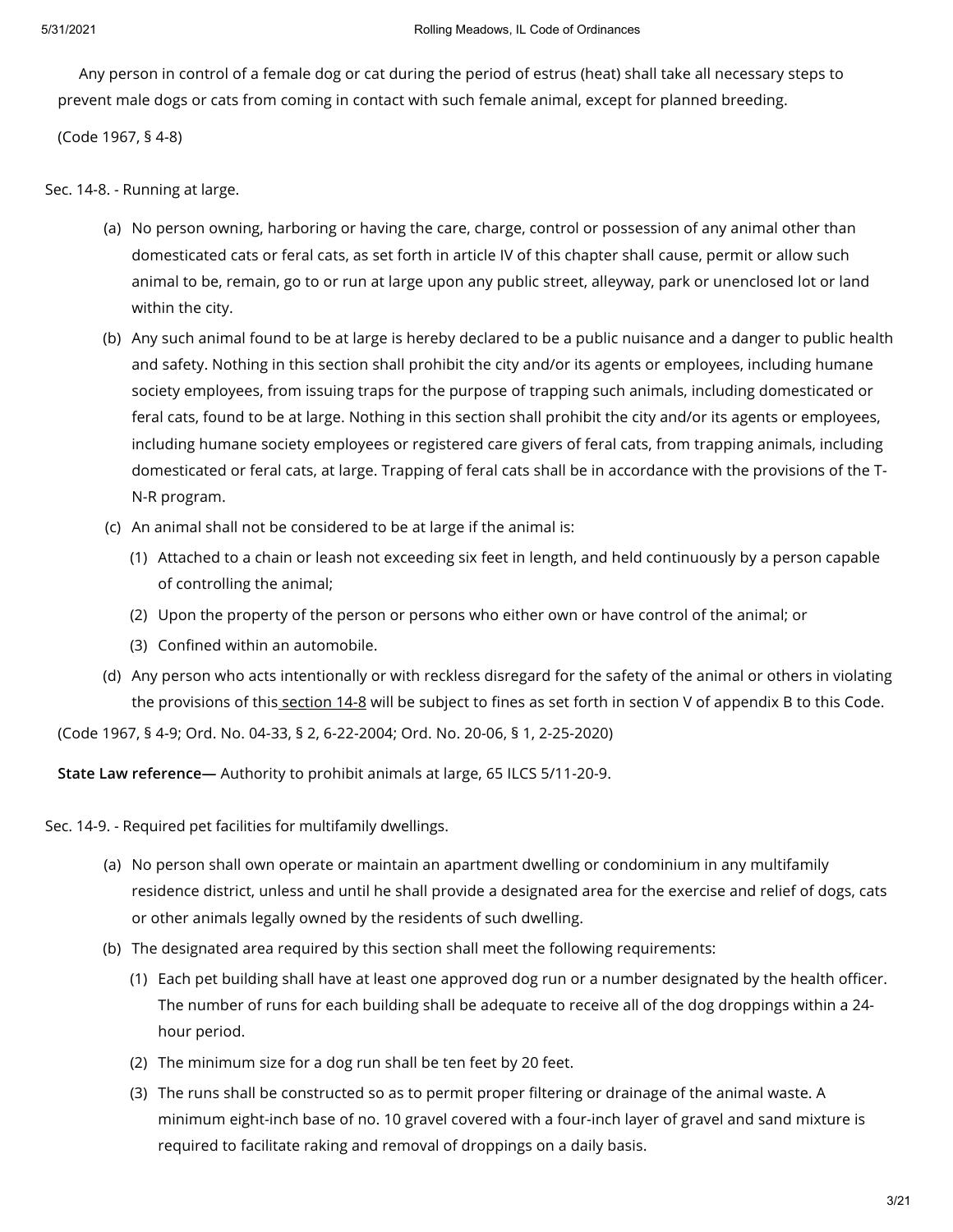- (4) The designated area shall be trapped with acceptable material to prevent a washout of the gravel and sand.
- (5) It shall be the responsibility of the apartment complex to clean the dog runs on a daily basis.
- (6) The runs shall include the installation of a three-foot fence of durable structure and materials sufficient to screen the runs.
- (7) The runs shall be sufficiently removed from the common areas of the dwelling in question, including playgrounds for children, to ensure the safety and sanitation for the residents of the dwelling.
- (c) It shall be the responsibility of the person who owns, operates and maintains any apartment dwelling in a multifamily residence district to ensure that areas designated pursuant to this section are policed and maintained in a clean and sanitary condition at all times.
- (d) The health officer shall determine if the requirements of subsections (b) and (c) of this section have been met. This determination will be based on consideration of the size of the area designated in proportion to the number of residents in the apartment dwelling in question, the proximity to the designated area of the apartment dwelling and common areas thereof, the drainage of the designated area and the cleanliness and sanitary condition at the time of inspection. If the health officer shall find the designated area to be insufficient in any requirement set out in subsection (b) or (c) of this section, written notice shall be served on the person who owns, operates and maintains the apartment dwelling in question whose name and address can be determined by certified mail, return receipt requested. This notice shall state the nature of the deficiency and the designated area and the steps necessary to correct the deficiency. If, within seven days following acknowledgment of the notice by return receipt, the person on whom it was served has failed to correct the deficiency described in the designated area, the health officer may employ such facilities for the city as he deems necessary in or on the premises to correct the deficiency described in the notice. The reasonable cost of correcting the deficiency shall exist as a lien against the real estate on which the apartment dwelling is located, and this lien shall be enforceable as a mechanic's lien under 770 ILCS 60/1— 60/39, inclusive, by the compliance with the provisions thereof.
- (e) Failure to comply with the notice served pursuant to subsection (d) of this section constitutes a misdemeanor punishable by subsection [14-16](https://library.municode.com/)(a) of this chapter.

(Code 1967, § 4-10)

**Cross reference—** Zoning, ch. [122](https://library.municode.com/).

# Sec. 14-10. - Diseased animals.

No animal affected with a contagious or infectious disease shall be allowed to run at large or be allowed in any public place whereby the health of man or beast may be affected, nor shall such animal be brought into the city except under the supervision of a registered veterinarian. The community service officer shall have the authority to cause such animal to be humanely euthanized if found running at large with symptoms of any contagious or infectious disease.

(Code 1967, § 4-11)

**Cross reference—** Health and sanitation, [ch.](https://library.municode.com/) 50.

Sec. 14-11. - Rabies inoculation required.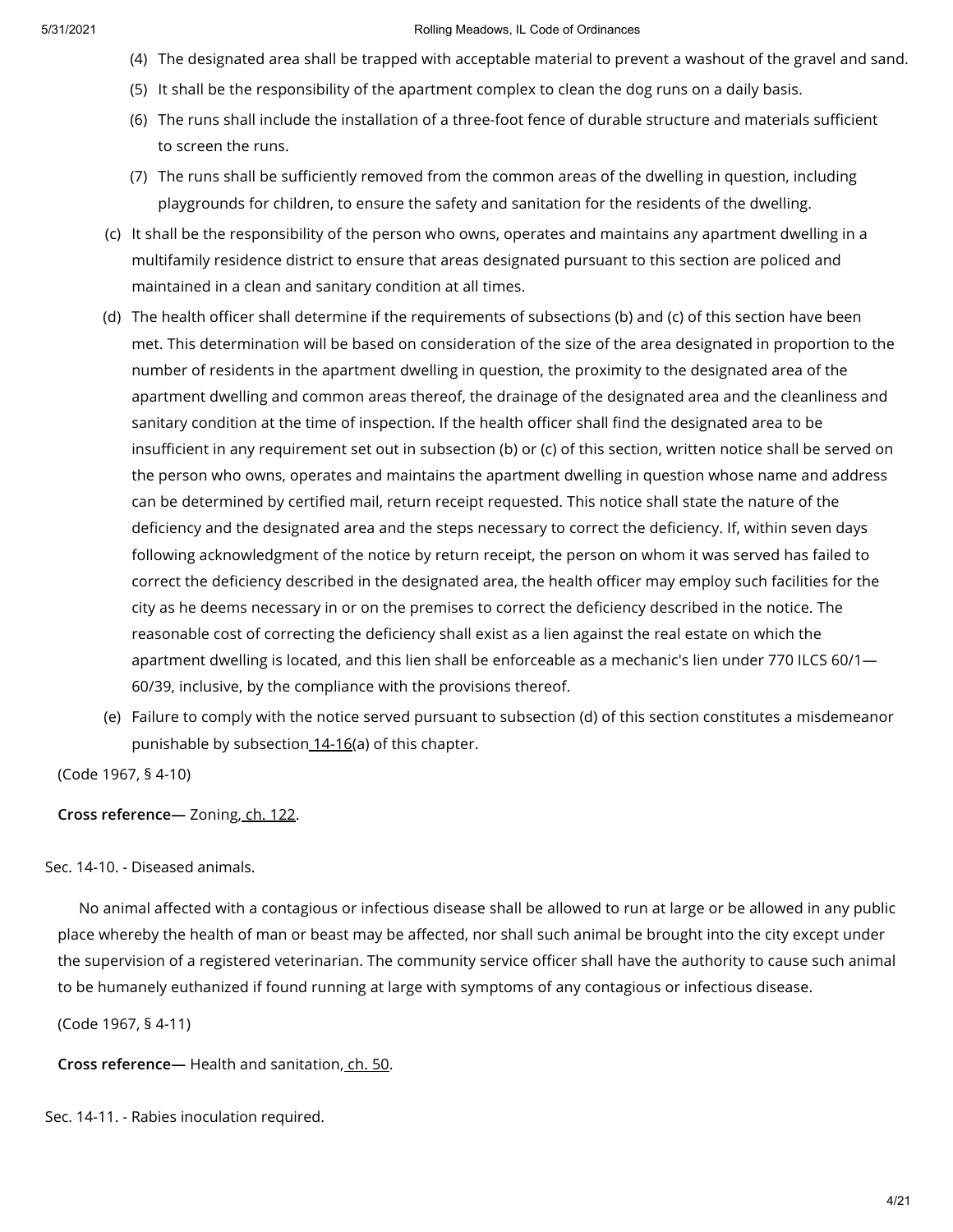Every owner or keeper of any dog, cat or other animal four months or more of age, within the limits of the city, shall cause such dog, cat or other animal to, at such intervals as approved by the state department of agriculture, be inoculated by a registered veterinarian, with a serum approved by the state department of agriculture to prevent rabies, except when a registered veterinarian shall specifically recommend otherwise. It shall be unlawful to keep or harbor any dog or cat that has not been inoculated as approved by the county department of animal control. A serially numbered tag issued by the county department of animal control shall be displayed on the animal for which the tag was issued when the animal is off the property of the owner.

(Code 1967, § 4-12)

**State Law reference—** Similar provisions, 510 ILCS 5/8, 5/24.

Sec. 14-12. - Report, disposition of animals suspected of rabies.

It shall be the duty of every veterinarian or any other person who discovers any dog or other animal to be suffering from rabies to report such fact immediately to the chief of police. Such report shall give the name, if known; the place of residence of the person owning or harboring the dog or other animal; the place where the dog or other animal can be found; and the license number of the dog, if known. The dog or other animal shall be immediately taken up and impounded in the manner provided in this chapter and securely kept until the chief of police can make or cause to be made an examination. If it shall be determined that such dog or other animal is suffering from rabies, the dog or other animal shall be immediately destroyed.

(Code 1967, § 4-13)

Sec. 14-13. - Report and disposition of biting animals.

- (a) It shall be unlawful for the owner or keeper of any dog or other animal, when notified that such dog or other animal has bitten any person or has so injured any person so as to cause an abrasion of the skin, to sell or give away such dog or other animal or to permit or allow such dog or other animal to be taken beyond the limits of the county. However, it shall be the duty of such owner or keeper, upon receiving notice of the conduct of the dog or animal as provided in this subsection, to deliver such dog or other animal to any community service officer or police officer, whereupon such officer shall forthwith cause such dog or other animal to be conveyed to and examined by a registered veterinarian.
- (b) A currently inoculated animal shall be examined the first and tenth day after the bite. An animal not currently inoculated shall be examined the first, fifth and tenth day after the bite. The animal owner or keeper shall be responsible for all costs relating to examination and impoundment of the biting animal. If the owner is not known, such animal shall be impounded for a period of not less than ten days. All unclaimed animals shall be placed for adoption, humanely euthanized, or otherwise disposed of in accordance with state law. If the animal's death occurs during the examination period, the head of such animal shall be submitted to the county department of animal control for rabies virus analysis. Wild, undomesticated animals shall be humanely euthanized, and the head of such animal submitted for rabies virus analysis to the county department of animal control within 24 hours of the bite; however, for an animal that weighs less than one pound, the entire animal shall be submitted. All specimens shall be refrigerated, not frozen, until released to the county department of animal control.
- (c) The owner or keeper of such dog, cat or other animal shall be strictly liable for all veterinary and laboratory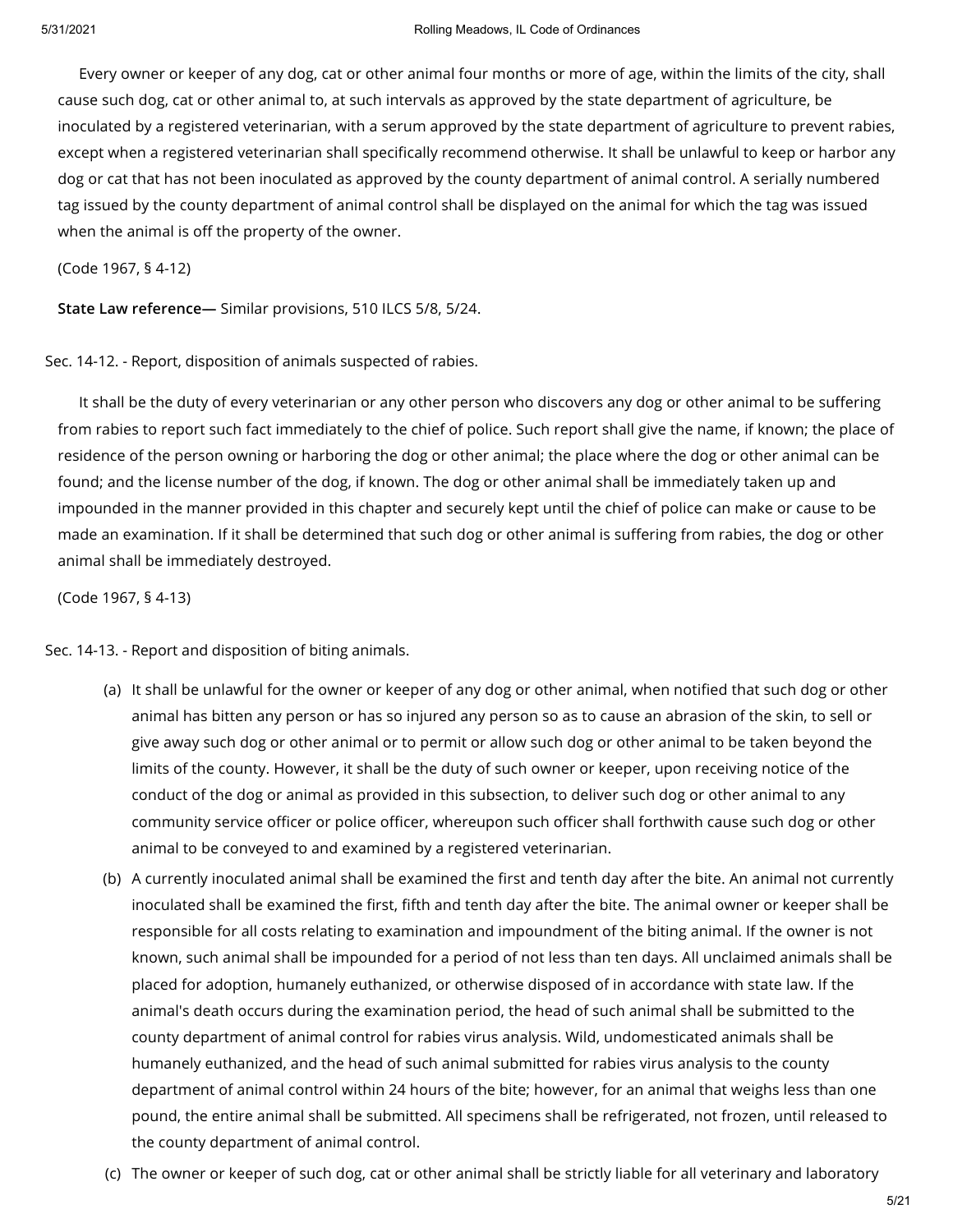fees incurred pursuant to this section.

Sec. 14-14. - Destruction, disposition of dangerous animals.

- (a) The members of the police department are authorized to destroy any dangerous dogs or other animals of any kind when it is necessary for the protection of any person or property; however, any other person is authorized to kill any dangerous dogs or animals of any kind when it is necessary for the protection of any person.
- (b) If any dangerous, fierce or vicious dog or other animal cannot be safely taken up and impounded, such dog or other animal may be slain. However, when any dog or other animal that has bitten a person or that has caused an abrasion of the skin is slain, whether by order of courts or otherwise, and a period of less than ten days has elapsed since the day upon which the dog or other animal bit any person or caused an abrasion of the skin of any person, it shall be the duty of the person slaying such dog or other animal to forthwith deliver the carcass and the brain of such dog or other animal to the chief of police.
- (c) Any animal with known dangerous or vicious propensities shall be confined by the owner within a building or secure enclosure and shall be securely muzzled or caged whenever off the premises of its owner.
- (d) It is unlawful for any person to maintain a public nuisance by having, keeping or permitting a dangerous dog or other animal to be in the person's custody, control or ownership or to permit any dangerous dog or animal to leave the premises of its owner when not under control by leash or other recognized control methods.

Guide dogs for the blind or hearing impaired, support dogs for the physically handicapped, and sentry, guard or police-owned dogs are exempt under this subsection; provided, however, the attack or injury to a person occurs while the dog is performing duties as expected. To qualify for exemption under this subsection, each such dog shall be currently inoculated against rabies as required by law. It shall be the duty of the owner of such exempted dog to notify the police department of any change of address. For a sentry or guard dog, the owner shall keep the police department advised of the location where such dog will be maintained.

A police officer or any citizen of the city may file a complaint against the owner of a dangerous dog or other animal to enjoin the owner or person in custody and control of the dangerous dog or other animal from maintaining or permitting such, to abate the nuisance, and to enjoin the owner or person in custody or control of such dog or other animal from permitting the dog or other animal to leave his premises when not under control by leash or other recognized control methods. Upon the filing of a complaint in the circuit court, the court, if satisfied that this nuisance may exist, shall grant a preliminary injunction with bond, in such amount as the court may determine, enjoining the defendant from maintaining such nuisance. If the existence of a nuisance is established, the owner or the person in custody or control of such dog or other animal shall be in violation of this subsection, and, in addition, the court shall enter an order restraining the owner or the person in custody or control of such dog or other animal from maintaining such nuisance and may order that such dog or other animal be humanely dispatched.

# (Code 1967, § 4-15)

**State Law reference—** Similar provisions, 510 ILCS 5/15(c).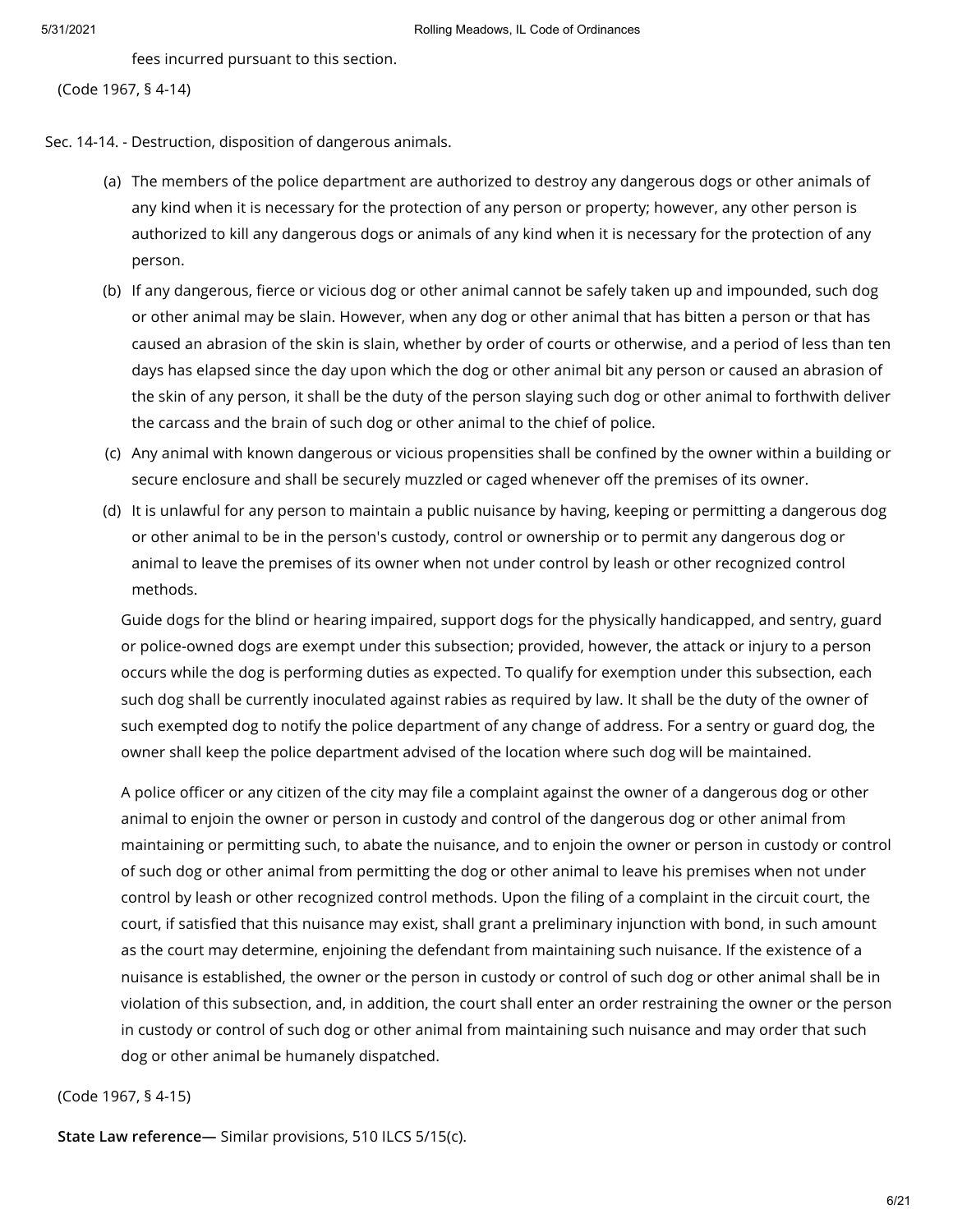Sec. 14-15. - Liability of owner of dog or other animal that attacks.

- (a) If a dog or other animal, without provocation, attacks or injures any person who is peaceably conducting himself in any place where he may lawfully be, the owner of such dog or other animal is liable in damages to such person for the full amount of injuries sustained, in addition to fines as set forth in section V of appendix B to this Code.
- (b) If a dog or other animal, without provocation, attacks and injures another animal which at the time of the attack was either leashed or confined, the owner of the attacking animal shall be liable to the owner of the injured animal for the full amount of the injuries sustained, in addition to fines set forth in section V of appendix B to this Code.
- (c) The owner or keeper of any dog or other animal, whether domesticated or not, may not bring the pet into any food area, restaurant, foodstore, cafeteria, etc., unless such animal provides guidance to a blind, deaf or physically disabled person nor shall any such dog or other animal be present at or upon any school premises, public playground, public swimming pool, public hall, or office unless written permission has been granted by the public agency or its agent owning the property, unless such animal provides guidance to a blind, deaf or physically disabled person.
- (d) The owner or keeper of any dog, cat or other animal running at large shall be held strictly liable for the full amount of any damage to property caused by the animal.

(Code 1967, § 4-16; Ord. No. 20-06, § 2, 2-25-2020)

Sec. 14-16. - Violations and penalties.

Any person violating any section of this chapter shall be punished by a penalty in accordance with the schedule of rates, fees, fines and penalties as adopted by the city council from time to time and found in section V, appendix B to this Code.

(Code 1967, §§ 4-17—4-19; Ord. No. 97-39, § 1, 6-10-1997; Ord. No. 20-06, § 3, 2-25-2020)

Secs. 14-17—14-45. - Reserved.

ARTICLE II. - DOGS

DIVISION 1. - GENERALLY

Secs. 14-46—14-75. - Reserved.

## DIVISION 2. - RESERVED

*Footnotes:*

*--- (2) ---*

Editor's note- Ord. No. 14-42, § 1, adopted November 25, 2014, repealed division 2, §§ 14-76 and 14-77, which pertained to licenses *and derived from Ord. No. 09-48, adopted Dec. 1, 2009.*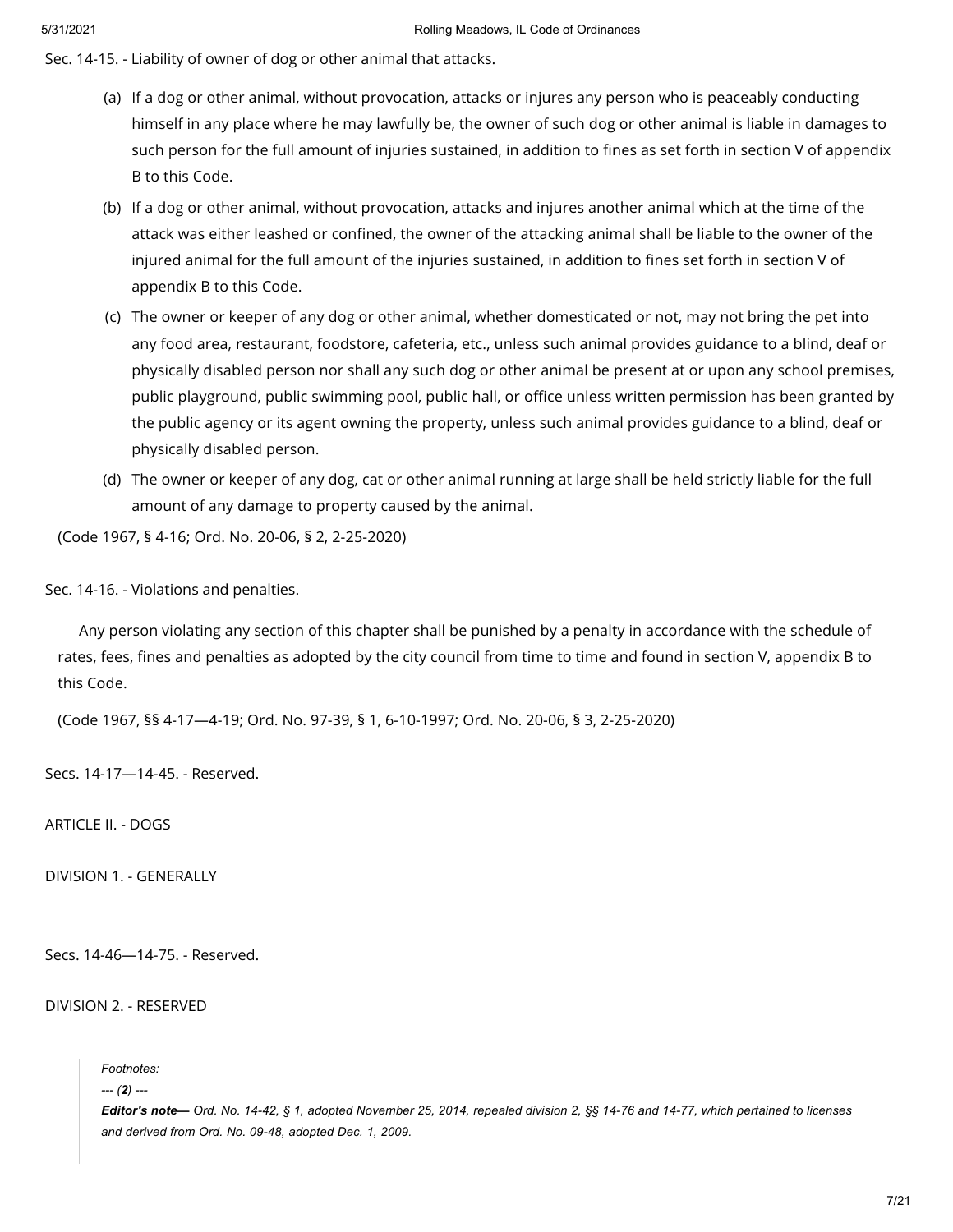Secs. 14-76—14-105. - Reserved.

## ARTICLE III. - IMPOUNDMENT

Sec. 14-106. - Running at large; frequent violations declared nuisance.

It shall be the duty of such city employees as shall be designated for that purpose by the chief of police or by the city council to take up and impound in such place as may be designated and set apart for that purpose any dog or other animal found running at large in the city contrary to any of the sections of this chapter or other city ordinances or of any regulations of the state, whether such dog or other animal is licensed or not. Any dog or other animal reported running at large a minimum number of three times shall be deemed a nuisance and, as such, may be slain at the discretion of the chief of police.

(Code 1967, § 4-21)

Sec. 14-107. - Place of impoundment; redemption.

Animals that are impounded shall be kept in the enclosure designated as the municipal pound, which pound shall be located in the county, until redeemed or until otherwise disposed of as may be directed from time to time by the council. Animals held in the pound shall be held at least 48 hours for redemption, at which time all unclaimed animals shall be placed for adoption, humanely euthanized, or otherwise disposed of in accordance with state law. Any person seeking to redeem any impounded animal shall pay a redemption fee in accordance with the schedule of rates, fees, fines and penalties as adopted by the city council from time to time and found in appendix B to this Code, plus the actual costs to the city of boarding the dog or animal for the period impounded. The owner shall also show proof of current rabies inoculation and the current city license, if applicable.

(Code 1967, § 4-22; Ord. No. 97-39, § 1, 6-10-1997)

Sec. 14-108. - Notice of impounding licensed dog.

When any licensed dog shall be impounded, notice of not less than seven days, by United States mail, postage prepaid, which shall, under this section, constitute due notice, shall be given by the police department to the owner or keeper of the licensed dog, informing such owner or keeper of the impounding of his dog. All unclaimed animals shall be placed for adoption, humanely euthanized, or otherwise disposed of in accordance with state law, but not sooner than the eighth day after notice is mailed to the owner or keeper.

(Code 1967, § 4-23)

Sec. 14-109. - Capture and impounding of cats.

- (a) Any cat that disturbs the piece and quiet of a neighborhood or that is found to be abandoned in the city shall be deemed a public nuisance.
- (b) The police department, immediately upon impounding each cat, shall register the color and sex of the cat and, if bearing an inoculation tag, the number of the tag shall be recorded. When any cat is impounded, the police department shall take reasonable steps to give notice, by mail or telephone, informing the owner of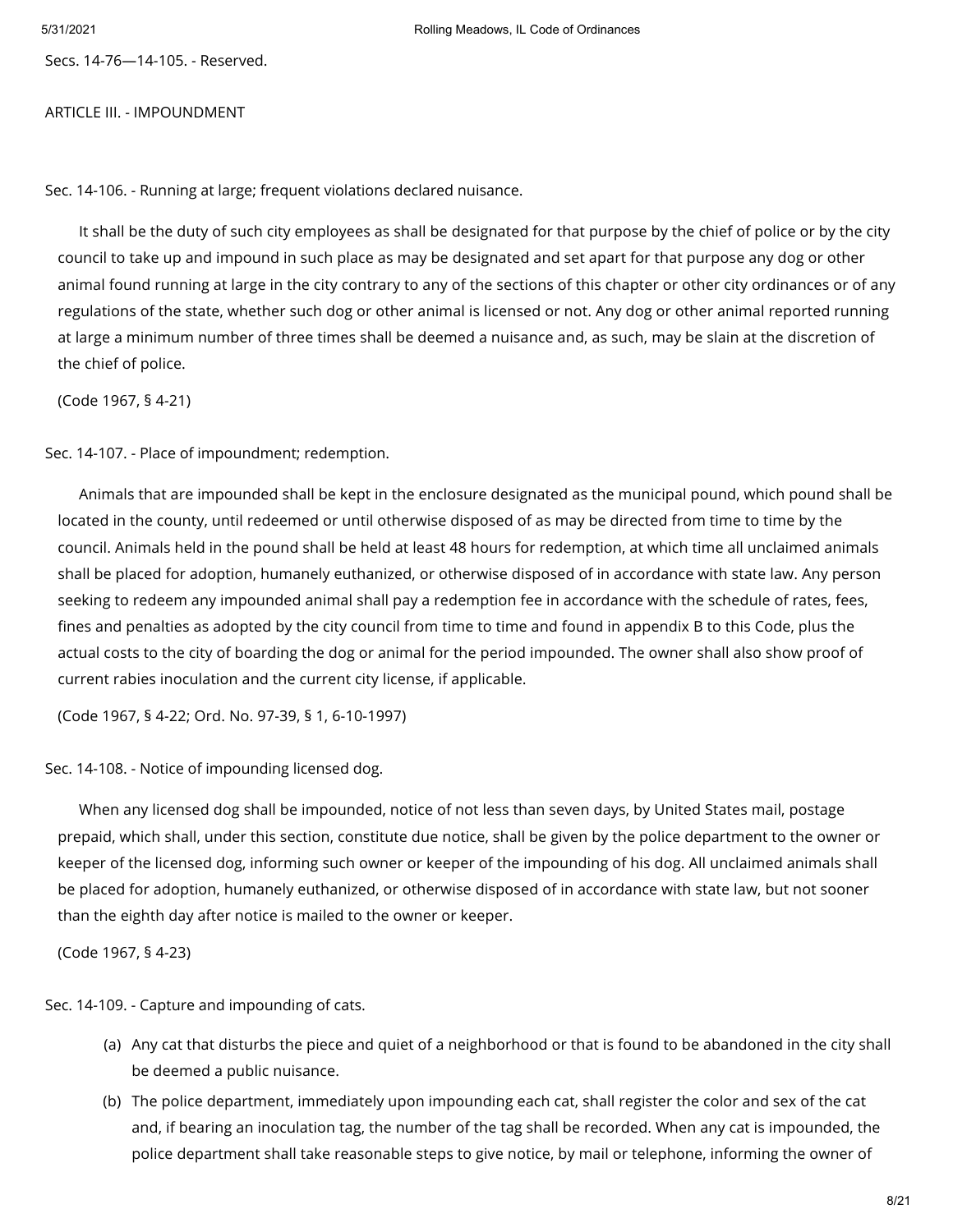such cat of the impoundment.

(Code 1967, § 4-24; Ord. No. 04-33, § 3, 6-22-2004)

Sec. 14-110. - Redemption or disposal of cats.

If an impounded cat is redeemed by the owner or keeper thereof, an impounding fee, in accordance with the schedule of rates, fees, fines and penalties as adopted by the city council from time to time and found in appendix B to this Code, shall be paid by such owner or keeper before the cat is released. If an impounded cat is not claimed within seven days, the cat may be disposed of in a humane manner.

(Code 1967, § 4-25; Ord. No. 97-39, § 1, 6-10-1997)

### ARTICLE IV. - TRAP-NEUTER-RETURN (TNR) PROGRAM

Sec. 14-111. - Intent and legislative purpose.

There is hereby adopted the City of Rolling Meadows Trap-Neuter-Return (T-N-R) program for feral cats. The program shall be staffed by volunteer care givers who will trap feral cats, transport the feral cats to a veterinary facility to be examined for general health and to ensure the feral cats are not infected with any communicable diseases. The feral cats will also be vaccinated, including a rabies inoculation and spayed/neutered. Thereafter, the volunteer(s) shall return the feral cat(s) to the location where the cats were originally trapped, provided the property owner consents to the cats return. The T-N-R program shall be completely voluntary and no funding will be provided by the City of Rolling Meadows without prior approval of the city council.

(Ord. No. 04-33, § 1, 6-22-2004)

# Sec. 14-112. - Definition.

For purposes of this article IV, a feral cat shall mean an unsocialized, undomesticated, free roaming cat that has not been diagnosed with a communicable disease, as may be determined by an animal control officer or a veterinarian.

(Ord. No. 04-33, § 1, 6-22-2004)

Sec. 14-113. - Registration requirement—Care givers of feral cats.

All care givers of feral cats in the City of Rolling Meadows shall be registered with the City of Rolling Meadows. Registration shall be on a form as provided by the city clerk, and registration shall be free of charge. The registration form shall include the name and address of the care giver, contact information for the care giver, the location of the colony, the current number of cats in the colony, the veterinarian of record and feral cat trap information, the name and address of the trap renter if applicable, and any other information deemed reasonably necessary for the effective control or management of the T-N-R program and to protect the welfare of the community and affected animals. The registration form shall be dated and signed under penalty of perjury.

(Ord. No. 04-33, § 1, 6-22-2004)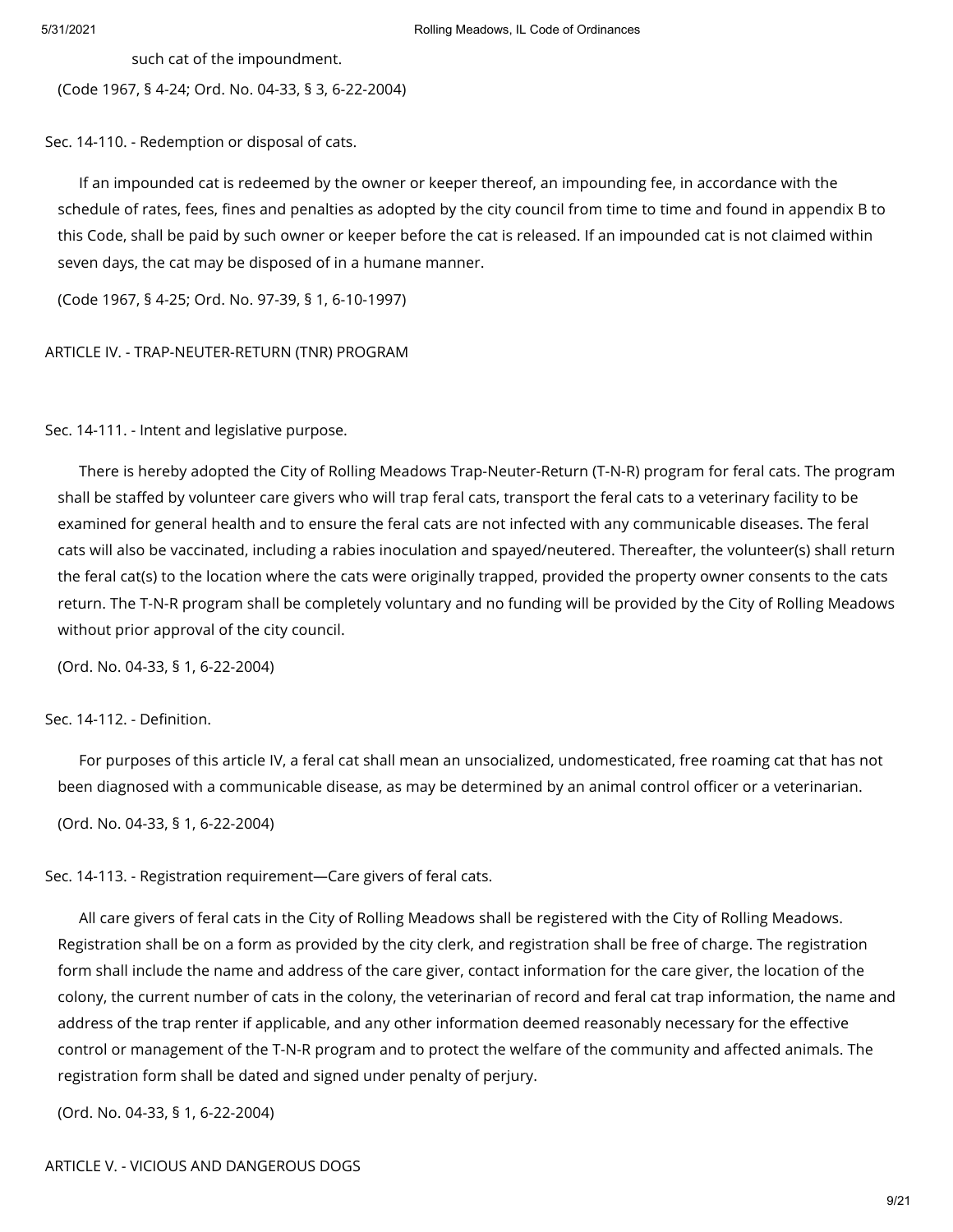## Sec. 14-114. - Definitions.

For the purpose of this article, except as otherwise indicated, the following definitions shall apply:

- (1) *Animal administrator.* Any designee of the chief of police of the city who may be assigned, from time to time, to perform duties related to animal control in the city, including a veterinarian.
- (2) Vicious dog. A dog that, without justification, attacks a person and causes serious physical injury or death or any individual dog that has been found to be a "dangerous dog" upon three separate occasions.
- (3) Dangerous dog.
	- (a) Any individual dog anywhere other than upon the property of the owner or custodian of the dog and unmuzzled, unleashed, or unattended by its owner or custodian that behaves in a manner that a reasonable person would believe poses a serious and unjustified imminent threat of serious physical injury or death to a person or a companion animal; or
	- (b) A dog that, without justification, bites a person and does not cause serious physical injury.
- (4) Enclosure. A fence or structure of at least six feet in height, forming or causing an enclosure suitable to prevent the entry of young children, and suitable to confine a vicious dog in conjunction with other measures that may be taken by the owner or keeper, such as tethering of the vicious dog within the enclosure. The enclosure shall be securely enclosed and locked and designed to prevent the animal from escaping from the enclosure. If the enclosure is a room within a residence, it cannot have direct ingress from or egress to the outdoors unless it leads directly to an enclosed pen and the door must be locked. A vicious dog may be allowed to move about freely within the entire residence if it is muzzled at all times.

(Ord. No. 07-39, § 1, 11-27-2007)

Sec. 14-115. - Dogs deemed vicious.

(a) In order to have a dog deemed "vicious," the animal administrator must give notice of the infraction that is the basis of the investigation to the owner, conduct a thorough investigation, interview any witnesses, including the owner, gather any existing medical records, veterinary medical records or behavioral evidence, and make a detailed report recommending a finding that the dog is a vicious dog and give the report to the state's attorney's office and the owner. The animal administrator, state's attorney, or any citizen of the county in which the dog exists may file a complaint in the circuit court in the name of the people of the State of Illinois to deem a dog to be a vicious dog. Testimony of a certified applied behaviorist, a board certified veterinary behaviorist, or another recognized expert may be relevant to the court's determination of whether the dog's behavior was justified. The petitioner must prove the dog is a vicious dog by clear and convincing evidence. The animal administrator shall determine where the animal shall be confined during the pendency of the case.

A dog may not be declared vicious if the court determines the conduct of the dog was justified because:

- (1) The threat, injury, or death was sustained by a person who at the time was committing a crime or offense upon the owner or custodian of the dog, or was committing a willful trespass or other tort upon the premises or property owned or occupied by the owner of the animal;
- (2) The injured, threatened, or killed person was abusing, assaulting, or physically threatening the dog or its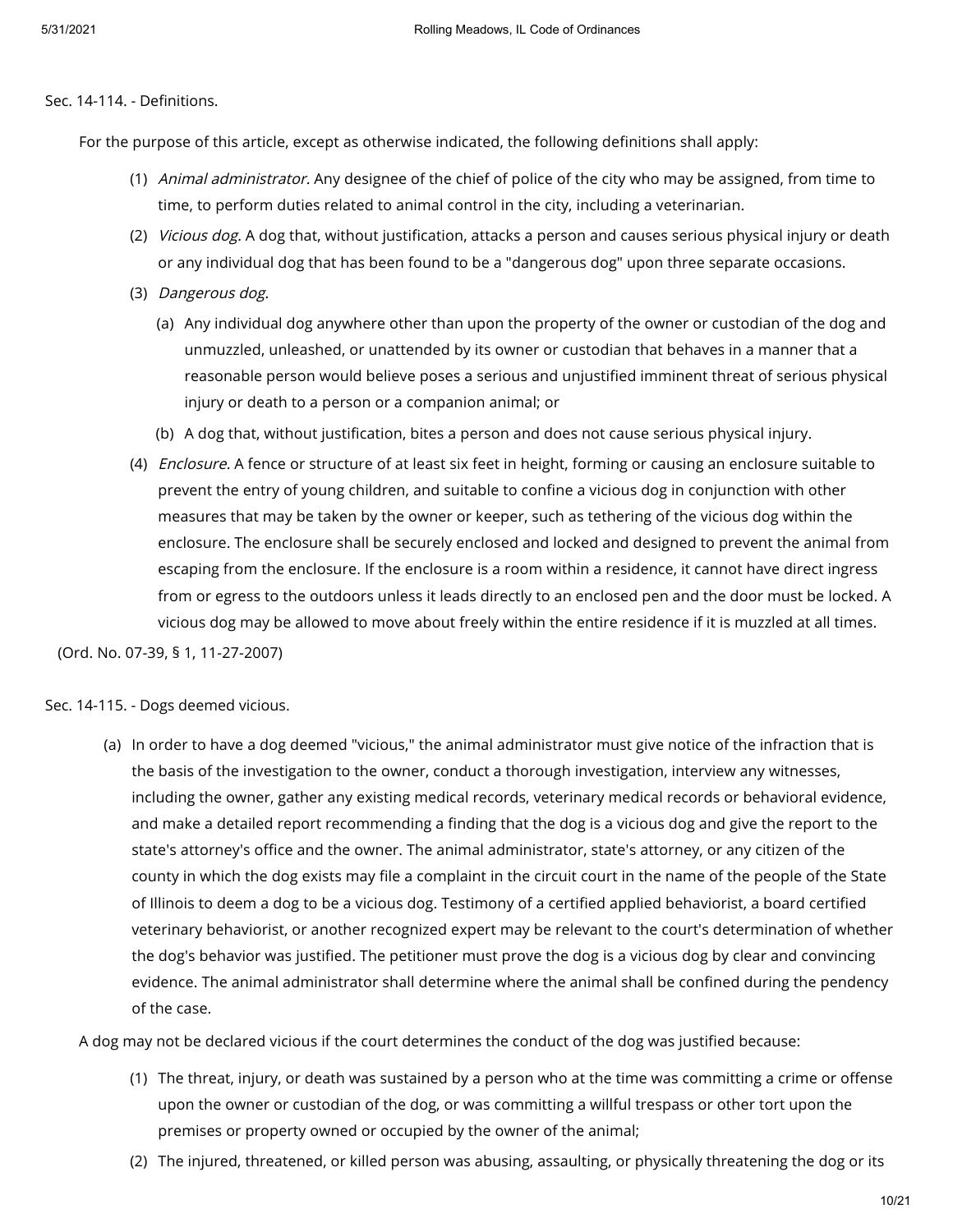offspring, or has in the past abused, assaulted, or physically threatened the dog or its offspring; or

(3) The dog was responding to pain or injury, or was protecting itself, its owner, custodian, or member of its household, kennel, or offspring.

If a dog is found to be a vicious dog, such dog shall at all times be kept in an enclosure. The dog shall be spayed or neutered within ten days of said determination at the expense of its owner and microchipped, if not already spayed, neutered or microchipped. It shall be unlawful for any person to keep or harbor a vicious dog on a porch or patio or in any part of a house or building that would allow the dog to exit such structure on its own volition. The only times that a vicious dog may be allowed out of the enclosure are:

- (1) If it is necessary for the owner or keeper to obtain veterinary care for the vicious dog;
- (2) In the case of an emergency or natural disaster where the dog's life is threatened; or
- (3) To comply with the order of a court of competent jurisdiction, provided that said vicious dog is securely muzzled and restrained with a leash not exceeding six feet in length, and shall be under the direct control and supervision of the owner or keeper of the dog or muzzled in its residence.

In addition, the owner of a vicious dog must comply with the following conditions:

- (1) The owner, at his/her own expense, shall acquire a special license tag from the city designating the animal as vicious, and shall post signage at the front and rear property lines of the premises on which said animal is kept, which signage reads as follows: "BEWARE OF VICIOUS DOG."
- (2) The owner shall notify the city within 24 hours if the dog is loose, unconfined, has attacked another animal, or has attacked a human being, or has been removed from the city, or has died.
- (3) The owner must provide proof that the dog has been neutered.
- (4) The owner of a vicious dog shall present to the city proof that the owner has procured liability insurance in the amount of at least \$100,000.00, covering the 12-month period during which licensing is sought. The insurance policy shall contain a provision that the city will be notified by the insurance company of any cancellation, termination or expiration of the policy.
- (5) The owner, at his/her expense, shall attend classes in dog obedience and care offered through any approved institution, park district or licensed trainer.
- (6) The owner shall allow inspection by the animal administrator without prior notification, on a regular basis, but not more than three times a year, of the premises in which the vicious animal is kept. The animal administrator shall determine whether or not the enclosure is secure, that facilities exist to adequately feed, house and maintain the animal, that the location of the enclosure is not likely to endanger the peace, quiet, health, safety or comfort of persons in the vicinity of the location, and that maintenance of the dog in the location has not resulted in or is not likely to result in the animal being subjected to neglect, suffering, cruelty or abuse.
- (b) Any dog that has been found to be a vicious dog and is not confined to an enclosure shall be impounded by the animal administrator.

If the owner of the vicious dog has not appealed the impoundment order to the circuit court with 15 working days, the animal may be euthanized.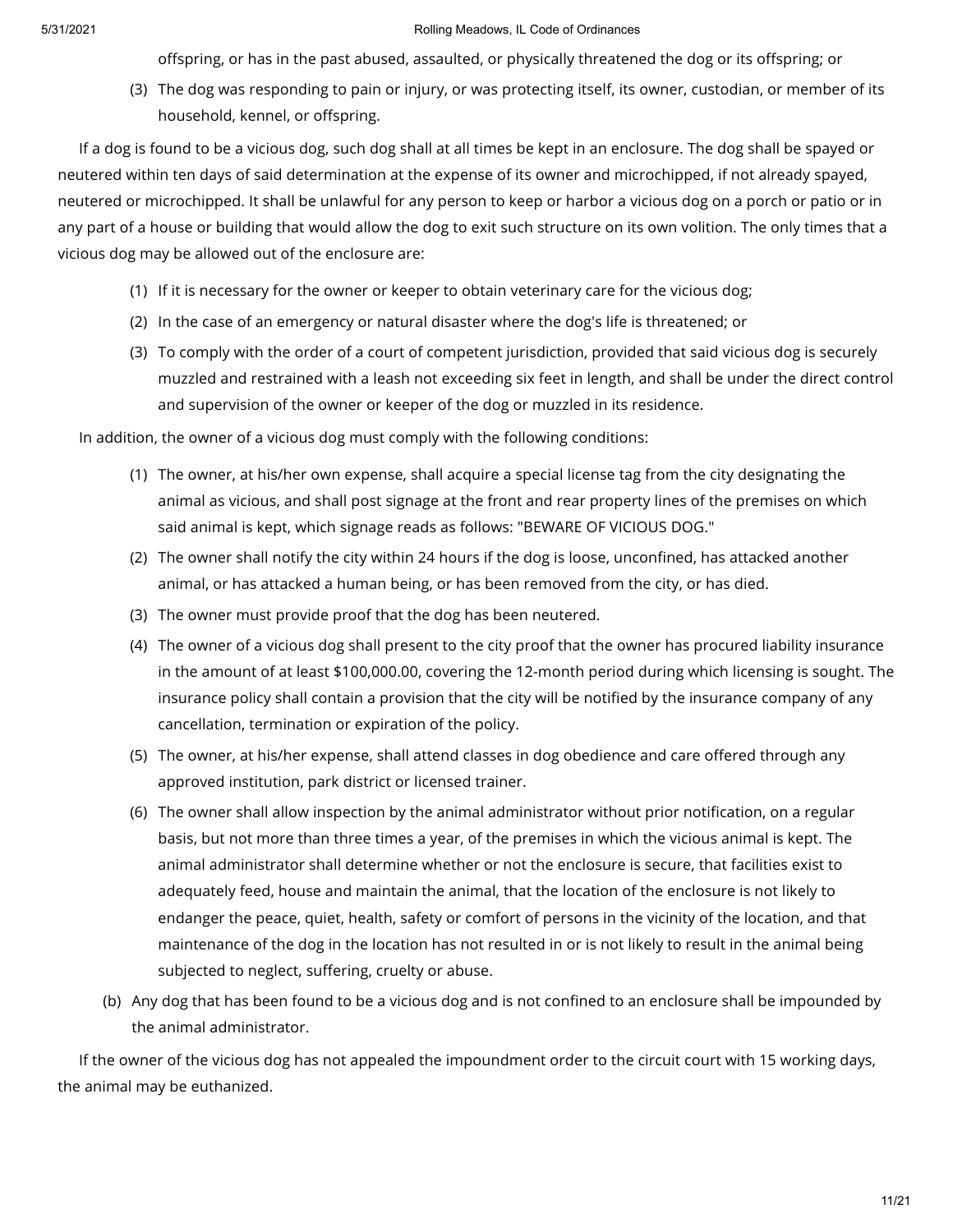Upon filing a notice of appeal, the order of euthanasia shall be automatically stayed pending the outcome of the appeal. The owner shall bear all costs associated with the impoundment and the burden of timely notification to the animal administrator in writing.

- (c) No owner or keeper of a vicious dog shall sell or give away any vicious dog without approval from the animal administrator or court.
- (d) If the owner of a vicious dog is unwilling or unable to comply with the foregoing regulations, then the owner shall have the animal humanely euthanized by an animal shelter, animal control agency, or licensed veterinarian.

(Ord. No. 07-39, § 1, 11-27-2007)

Sec. 14-116. - Dangerous dogs.

(a) The animal administrator may find a dog to be a dangerous dog after a thorough investigation including sending, within ten business days of the animal administrator becoming aware of the alleged infraction, notifications to the owner of the alleged infractions, the fact of the initiation of an investigation, and affording the owner an opportunity to meet with the animal administrator prior to the making of a determination; gathering of any medical or veterinary evidence; interviewing witnesses, and making a detailed written report. No dog shall be deemed a dangerous dog unless shown to be a dangerous dog by a preponderance of the evidence. The owner shall be sent immediate notification of the determination by registered or certified mail that includes a complete description of the appeal process.

A dog shall not be declared dangerous if the animal administrator determines the conduct of the dog was justified because:

- (1) The threat was sustained by a person who at the time was committing a crime or offense upon the owner or custodian of the dog or was committing a willful trespass or other tort upon the premises or property occupied by the owner of the animal;
- (2) The threatened person was abusing, assaulting, or physically threatening the dog or its offspring;
- (3) The injured, threatened or killed companion animal was attacking or threatening to attack the dog or its offspring; or
- (4) The dog was responding to pain or injury or was protecting itself, its owner, custodian, or a member of its household, kennel, or offspring.

If a dog is found to be a dangerous dog, the dog shall be spayed or neutered within 14 days of the finding at the expense of the owner and microchipped, if not already, and one or more of the following as deemed appropriate by the animal administrator or his appointee:

- (1) Evaluation of the dog by a board-certified veterinary behaviorist or other recognized expert in the field and completion of training or other treatment as deemed appropriate by the expert. The owner of the dog shall be responsible for all costs associated with the evaluation and training ordered under this section.
- (2) Direct supervision and leash control by an adult 18 years of age or older when the animal is on public or private property other than the property of the owner.
- (3) The dog shall be muzzled when the animal is on public or private property other than the property of the owner in a manner that will prevent it from biting any person or other animal.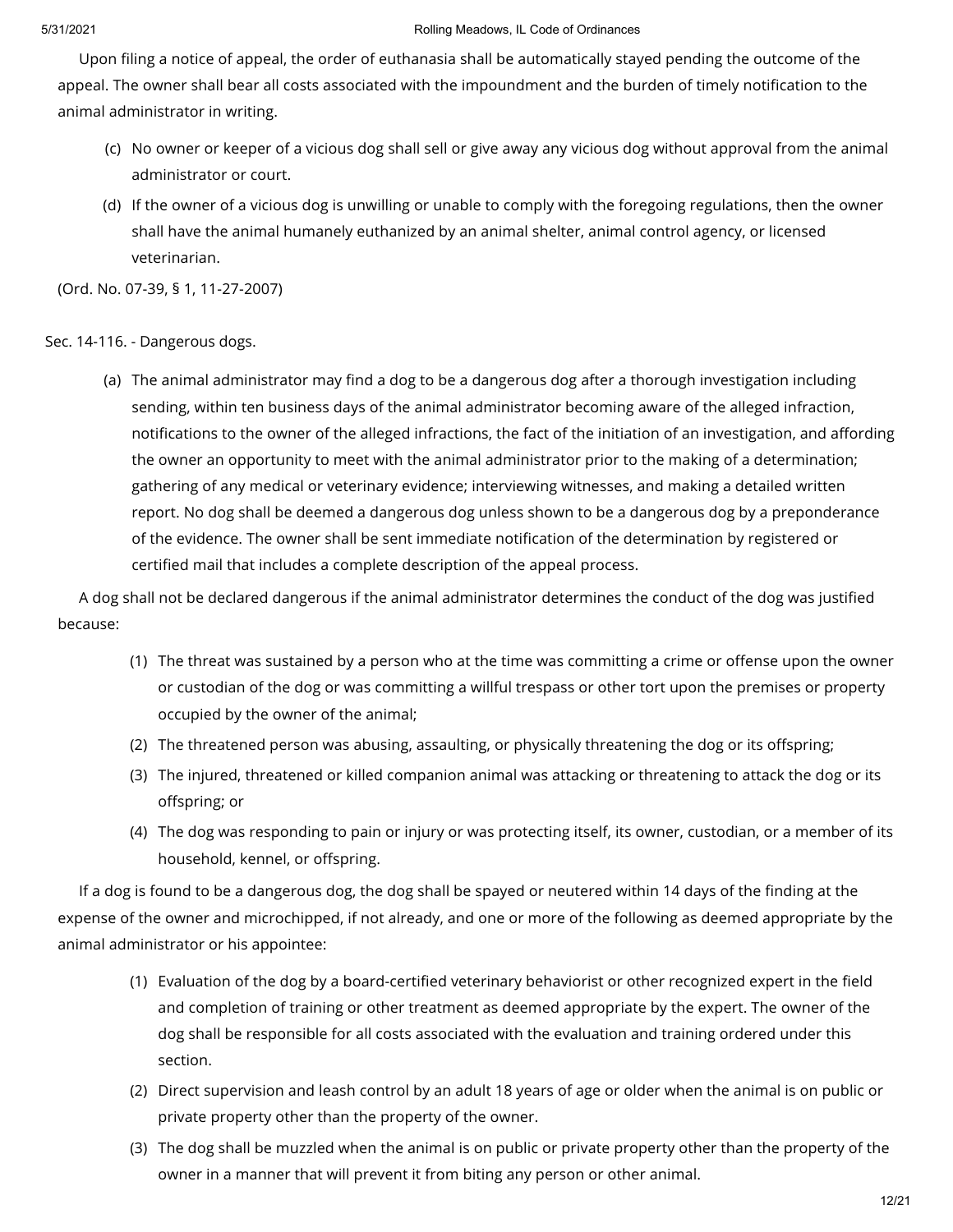- (b) The owner, at his/her own expense, shall acquire a special license tag from the city designating the animal as dangerous, and shall post signage at the front and rear property lines of the premises on which said animal is kept, which signage reads as follows: "BEWARE OF DANGEROUS DOG."
- (c) It is unlawful for any person to knowingly or recklessly permit any dangerous dog to leave the premises of its owner when not under the control by a leash or other recognized control methods.
- (d) The owner of a dog found to be a dangerous dog by the animal administrator or his appointee may file a complaint against the animal administrator or his appointee in the circuit court within 30 days of receipt of the notification of the determination.

(Ord. No. 07-39, § 1, 11-27-2007)

Sec. 14-117. - Exempted dogs.

Guide dogs for the blind or hearing impaired, support dogs for the physically handicapped, and sentry, guard or police-owned dogs are exempt from this article; provided an attack or injury to a person occurs while the dog is performing duties as expected. To qualify for exemption under this section, each such dog shall be currently inoculated against rabies and registered with the city for its specific duties. It shall be the duty of the owner of such exempted dog to notify the animal administrator of changes of address. In the case of a sentry or guard dog, the owner shall keep the animal administrator advised of the location where such dog will be stationed. The animal administrator shall provide police and fire departments with a categorized list of such exempted dogs, and shall promptly notify such departments of any address changes reported to him.

(Ord. No. 07-39, § 1, 11-27-2007)

Sec. 14-118. - Right of entry; inspections; apprehension of dog or other animals; refusal of owner to deliver dog or other animal.

For the purpose of making inspections hereunder, the administrator, or his or her authorized representative, or any law enforcement officer may enter upon private premises, provided that the entry shall not be made into any building that is a person's residence, to apprehend a straying dog or other animal, a dangerous or vicious dog or other animal, or an animal thought to be infected with rabies. If, after request therefore, the owner of the dog or other animal shall refuse to deliver the dog or other animal to the officer, the owner shall be in violation of this chapter.

(Ord. No. 07-39, § 1, 11-27-2007)

# Sec. 14-119. - Penalties.

The penalties for violation of this chapter are set forth in Appendix B V., "Schedule of Rates, Fees, Fines and Penalties" and each day that such violation shall occur or continue shall constitute a separate offense.

(Ord. No. 07-39, § 1, 11-27-2007)

Secs. 14-120—14-129. - Reserved.

ARTICLE VI. - BEEKEEPING.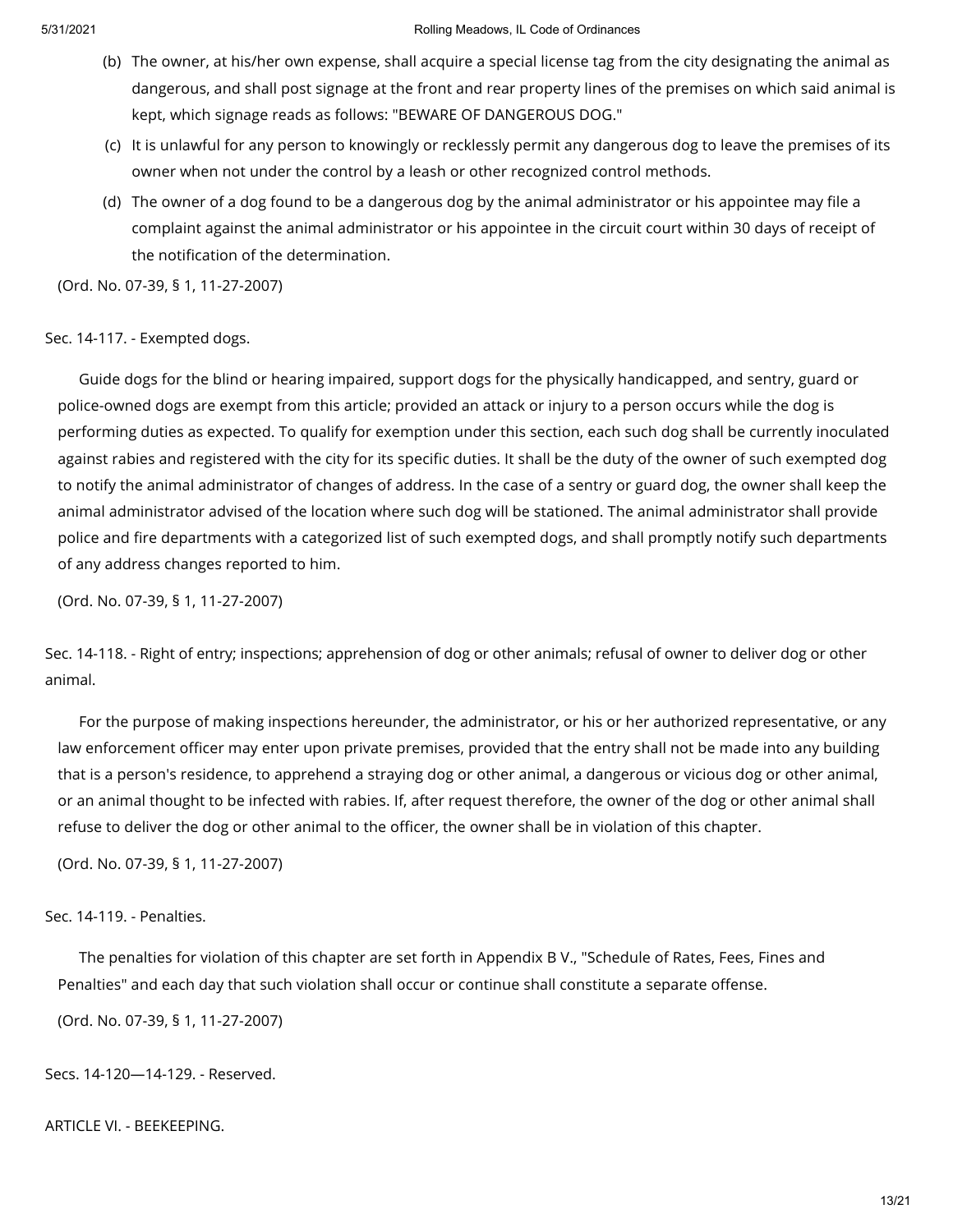Sec. 14-130. - Definitions.

For the purposes of this chapter, the following words and phrases shall have the meanings respectively ascribed to them:

- (1) Abate means to exterminate, destroy, eliminate, seize, impound or mitigate.
- (2) *Africanized honey bees* means a population of hybrid bees resulting from a cross between Apus mellifera and Apil mellifera scutellata.
- (3) Apiary includes bees, comb, hive, appliances, or colonies, wherever they are kept, located or found.
- (4) *Appliance* means any implement or other device which is used in handling and manipulating bees or comb, any container of bees or comb, or any other equipment which is used in the practice of apiculture.
- (5) *Beehive* means a Langstroth type beehive.
- (6) *Bees* means honey-producing insects of the genus Apis and includes all life stages of these insects.
- (7) Colony means one hive and its contents, including bees, comb and appliances.
- (8) *Comb* includes all materials which are normally deposited into hives by bees but excludes extracted honey or royal jelly, trapped pollen, and processed beeswax.
- (9) Hive means any receptacle or container, or part of any receptacle or container, which is made or prepared for the use of bees, or which is inhabited by bees.
- (10) *Honeybee* means the common domestic honeybee, limited to the Apis mellifera species, specifically excluding the African honeybee, Apis mellifera ssp scutellata or africanized honeybees.
- (11) *Langstroth type beehive* means a beehive consisting of an outer frame with a solid top cover, an inner cover, a bottom board, and a number of boxes and supers containing tightly spaced movable frames.
- (12) *Overly aggressive behavior* means a colony of honeybees that exhibits a level of aggression in response to stimuli that makes the colony a nuisance and a public health hazard.
- (13) Swarm means a cluster or flying mass of honeybees.

(Ord. No. 16-20, § 2, 7-12-2016)

Sec. 14-131. - Beekeeping permit required.

Persons seeking to have and maintain an apiary in the city shall first register/obtain a beekeeping permit. Applicants may be beekeepers on the residential property of another, as long as all requirements have been satisfied and permission has been granted from the property owner to keep an apiary and verified in writing. Applications shall be submitted to the city manager or designee. Beekeeping registration/permits are only available for single-family detached residential property.

- (1) At the time of registration/application for a beekeeping permit, the applicant shall:
	- a. Complete the inspection/permit form (as provided by the city);
	- b. Pay a \$10.00 annual registration fee;
	- c. Provide written consent of the property owner, if the apiary will be located on residential property not owned by the applicant. The property owner will be required to sign the application as well; and
	- d. Complete beekeeping questionnaire (as provided by the city).
- (2) State registration. Beekeeper must, within 30 days of installation of a colony into a beehive, register their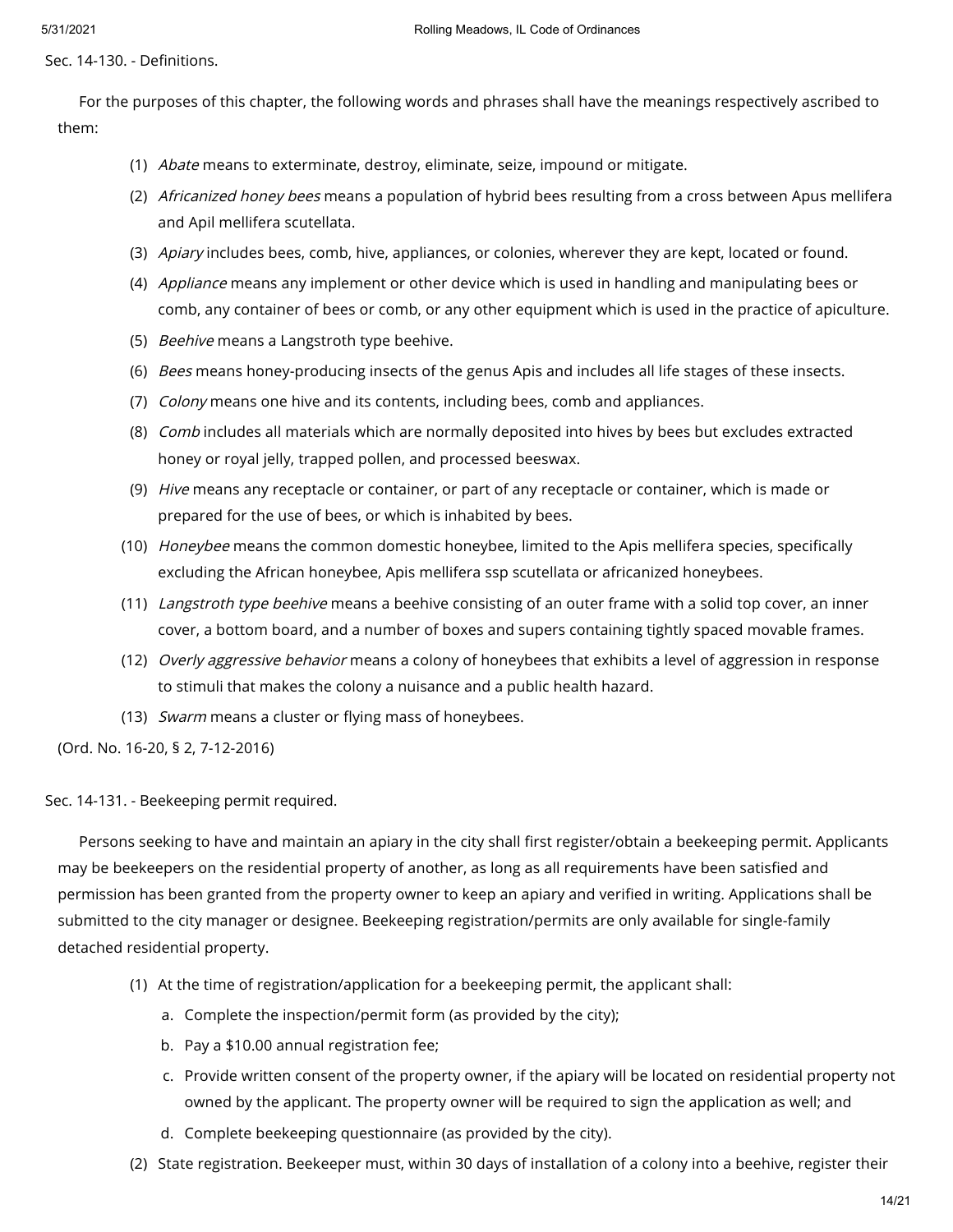beehive(s) with the Illinois department of agriculture or as otherwise required by the state. State registration must be maintained for the life of the beehive. The beekeeper shall provide proof of such state registration to the city manager's office.

(3) Expiration and renewal. Beekeeping permits shall be valid for up to one year. All beekeeping permits expire on March 31 of each calendar year. Beekeepers must submit their renewal application at least 21 days prior to the expiration date. A renewal permit, including a new beekeeping questionnaire, shall be subject to the requirements in subsection [14-131](https://library.municode.com/)(1) a-c and (2).

(Ord. No. 16-20, § 2, 7-12-2016)

## Sec. 14-132. - Apiary inspection.

Beekeepers must have their beehives inspected by the state apiary inspector at least every other year and provide a copy to the city manager's office.

(Ord. No. 16-20, § 2, 7-12-2016)

## Sec. 14-133. - Beehive type.

All beehive types are allowed and shall be kept in sound and usable condition.

(Ord. No. 16-20, § 2, 7-12-2016)

## Sec. 14-134. - Apiary maintenance.

Beekeepers shall keep all beekeeping equipment in good condition and secure unused equipment from weather, potential theft, vandalism or occupancy by migratory colonies. If no longer in use, the beekeeping equipment is to be disassembled and stored appropriately.

- (1) Components. Beekeepers shall ensure that no bee comb, wax or other materials are left upon the grounds of the beehive or apiary site. Beekeepers shall promptly store or dispose of any bee comb, wax or other materials which have been removed from the beehive in a sealed container or within a building or other bee proof enclosure.
- (2) Water. Beekeepers shall ensure that a convenient source of water is available. If the beekeeper is providing a source, it must be maintained in a secure receptacle so as not to create a breeding site for mosquitoes.
- (3) *Colony maintenance.* Beekeepers shall monitor and maintain their colony or colonies so as not to become a nuisance. Colonies must be monitored at least twice a month from March 1 to November 30.

(Ord. No. 16-20, § 2, 7-12-2016)

## Sec. 14-135. - Aggressive behavior.

In any instance in which a colony exhibits overly aggressive behavior by stinging or attempting to sting without due provocation, or exhibits an unusual disposition towards swarming, it shall be the duty of the beekeeper to immediately contact the state apiary inspector.

(Ord. No. 16-20, § 2, 7-12-2016)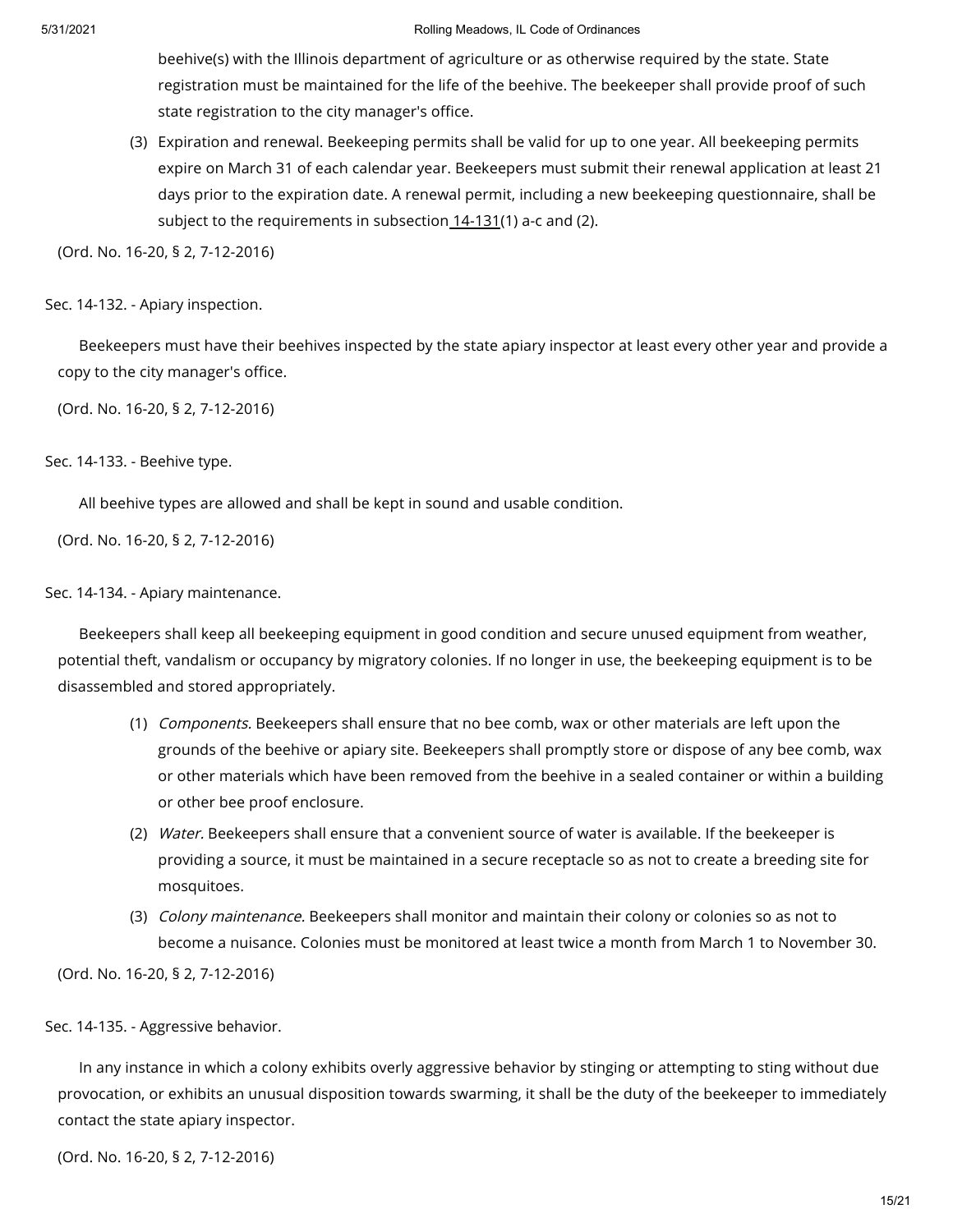Sec. 14-136. - Beehive location.

Apiaries may only be located and maintained in residential districts with detached residences.

- (1) Apiaries shall be located only in a rear yard at least 60 feet from a front lot line.
- (2) Apiaries shall be located at least ten feet from a side property line.
- (3) Apiaries shall be located at least ten feet from a rear lot.
- (4) Apiaries and beehives shall be permitted on the ground, rooftops or balconies of single family homes only (no multi-family/townhomes/etc.).
- (5) Beekeepers shall not keep more than five beekeeping structures including two hives in their apiary on any property.

(Ord. No. 16-20, § 2, 7-12-2016)

#### Sec. 14-137. - Flyways.

Each beehive entrance must have a flyway barrier which directs the honeybees upwards as they exit the beehive. The distance between the beehive entrance and flyway barrier shall be no more than ten feet. The flyway barrier must be six feet in height.

(Ord. No. 16-20, § 2, 7-12-2016)

## Sec. 14-138. - Signage.

Beekeepers shall conspicuously post a weatherproof sign at least ten inches by one foot on the front of the property (or front window or on the porch) and shall state, "state registered beehive(s) on property" or similar language that makes clear that bees are on the premises. The sign must be visible and easily read from outside the property and must include contact information for the appropriate state department with which the apiaries are registered.

(Ord. No. 16-20, § 2, 7-12-2016)

Sec. 14-139. - Nontransferability.

A beekeeping permit shall not be assigned or transferred to any other person, or to any other location.

(Ord. No. 16-20, § 2, 7-12-2016)

Sec. 14-140. - Suspension and revocation of beekeeping permit.

The city manager shall have the authority to suspend or revoke a beekeeping permit.

The powers of the city manager to suspend or revoke a beekeeping permit and the procedure for suspension or revocation of a beekeeping permit shall be the same as those provided for at [chapter](https://library.municode.com/) 22, [section](https://library.municode.com/) 22-40 of the Code of Ordinances.

(Ord. No. 16-20, § 2, 7-12-2016)

Sec. 14-141. - Nuisance bees; duty to exterminate.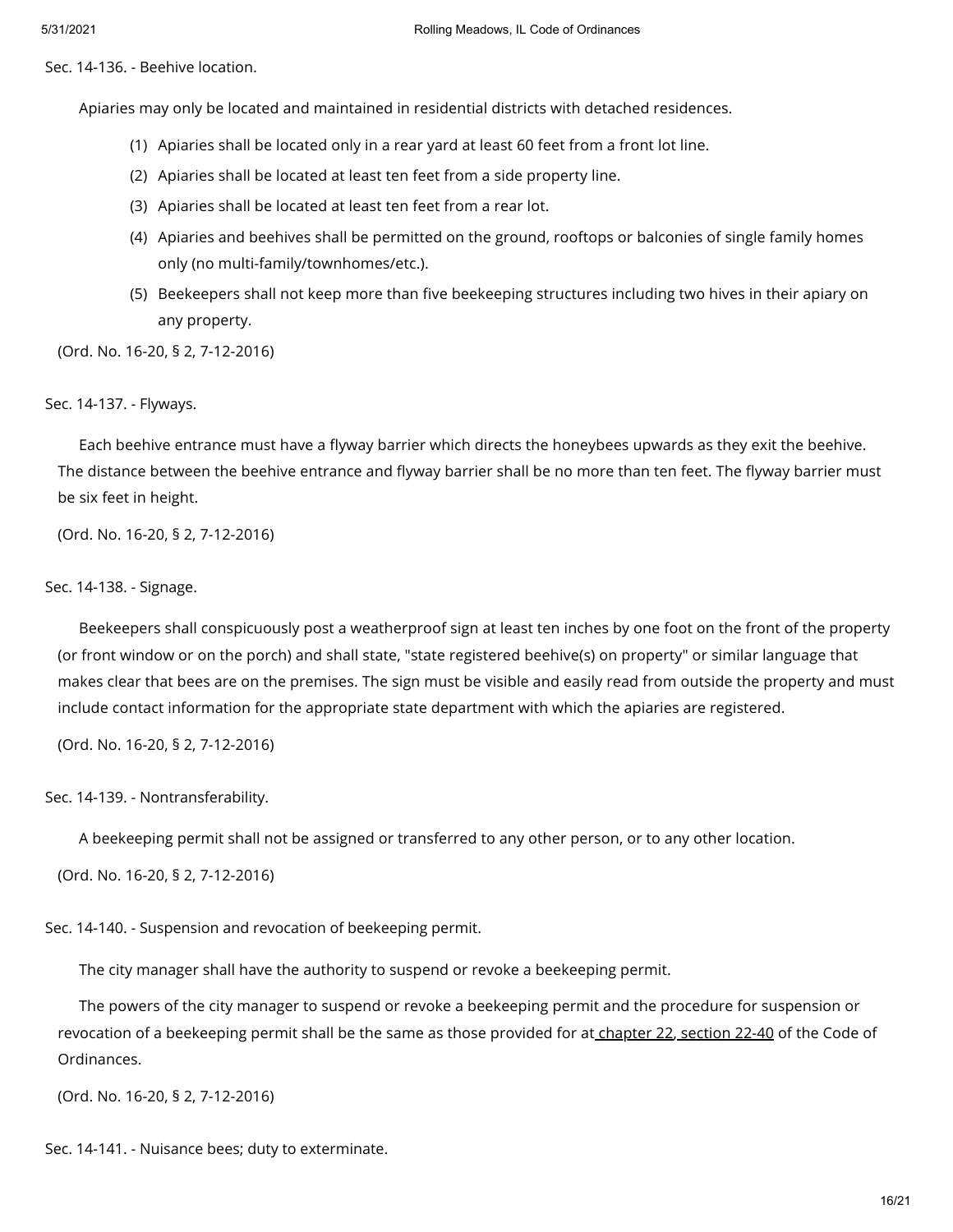Bees, including africanized honey bees shall be considered a public nuisance when they interfere with the normal use of private or public property swarm or have shown unusual aggressive behavior toward a person or animal.

Every owner or person in charge of, or in possession of, any property on which nuisance bees are present shall proceed in good faith to endeavor to exterminate said bees.

(Ord. No. 16-20, § 2, 7-12-2016)

Sec. 14-142. - Injunction.

Any violation of this chapter is hereby declared to be unlawful and a public nuisance. Upon request of the city manager, an action by the city attorney for injunctive relief may be commenced for the abatement, removal and enjoyment thereof in the manner provided by law. Application shall be made to such court or courts which have jurisdiction to grant such relief, to abate or remove such use and restrain and enjoin any person from using property contrary to the provisions of this chapter.

(Ord. No. 16-20, § 2, 7-12-2016)

Secs. 14-143—14-149. - Reserved.

ARTICLE VII. - FEEDING OF WILDLIFE

Sec. 14-150. - Feeding of wildlife is prohibited.

It shall be unlawful for any person to knowingly or intentionally place or leave food of any kind outdoors or in a container placed outdoors in such a manner as to create offensive odors or for the purpose of feeding wildlife or to become an attractant to rodents, nuisance birds, wild animals, vermin or insects. Elevated bird feeders are allowed as long as all feed is placed in a container or feeder designed for the specific purpose of feeding birds.

(Ord. No. 19-40, § 1, 9-10-2019)

Secs. 14-151—14-159. - Reserved.

ARTICLE VIII. - KEEPING OF HENS AND OUTDOOR HEN SHELTERS ON RESIDENTIAL LOTS

Sec. 14-160. - Definitions.

As used in this article, the following terms are defined as follows:

Coop means a structure housing hens consisting of a covered inside enclosure.

Hens means the female of the species Gallus gallus domesticus, commonly known as chickens.

Run means an enclosure connected to a coop for the purposes of allowing hens to leave the coop while remaining in an enclosed, predator safe environment.

(Ord. No. 19-42, § 1, 9-24-2019)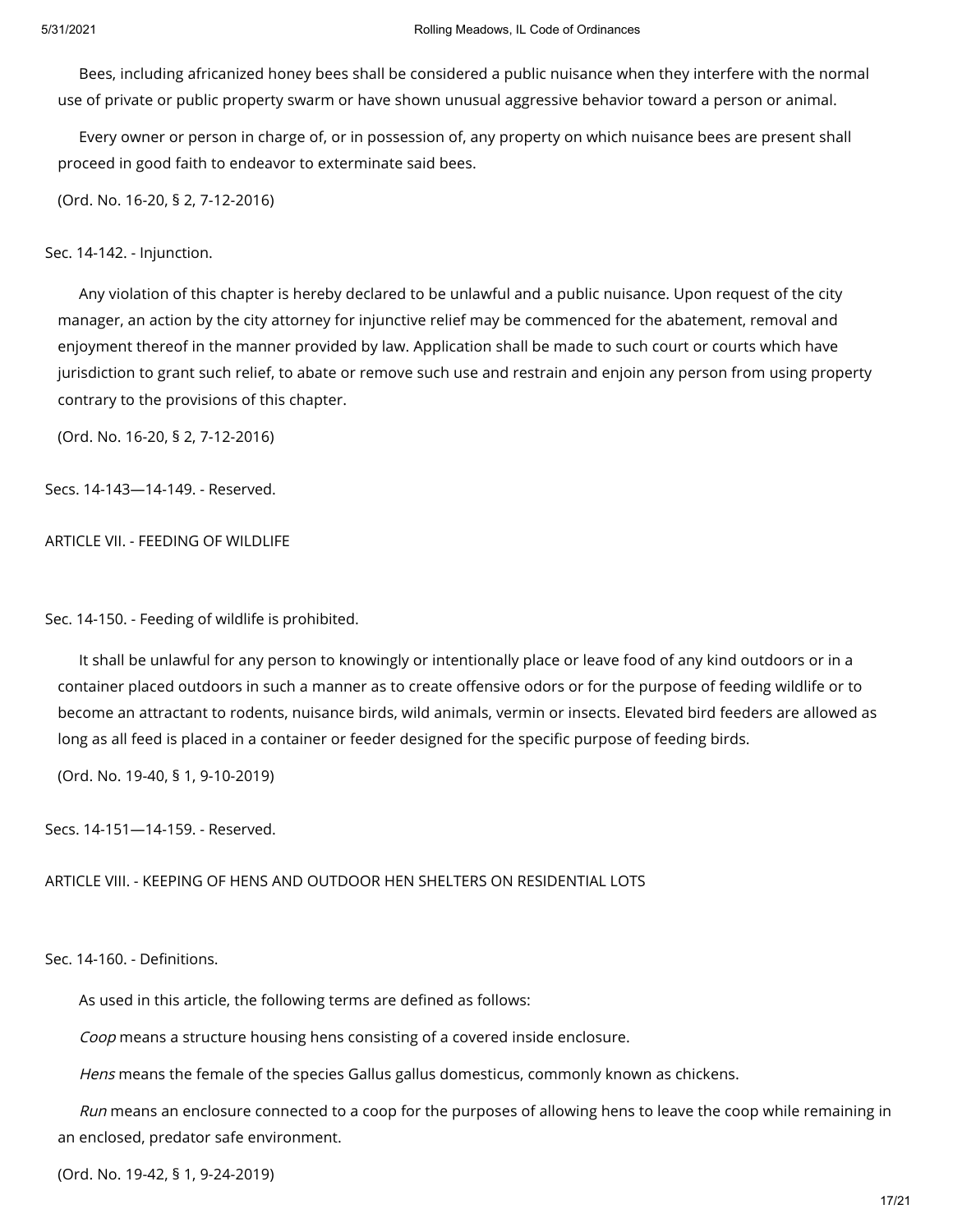Sec. 14-161. - License and permit required.

- (a) *License required.* No person shall keep hens within the city without first obtaining a license therefor issued by the city ("chicken license"). The number of locations for which chicken licenses may be issued shall be limited to 25. Chicken licenses shall be issued on a first come, first serve basis and no more than one license shall be allowed per residential lot. If the city receives valid chicken license applications that exceed the maximum number of available licenses, all exceeding applications will be placed on a waiting list in the order that they were received, which waiting list will be maintained by the city manager or city manager's designee. Chicken licenses are valid for up to one year. An annual license fee of \$25.00 will be required prior to the city's issuance of the chicken license and the applicant's purchasing of the hens. A building inspection and the city's approval of the construction and installation of any run, coop or other enclosure used for the housing of hens is required prior to obtaining a chicken license. Proof of premise registration with the Illinois Department of Agriculture will be required prior to the issuance of the initial chicken license and any renewal licenses. A chicken license for keeping hens shall not be transferable or run with the land, but shall terminate and become invalid upon the licensee no longer occupying the property for which the license was issued.
- (b) *Building permit required.* Any run, coop, and other enclosure used for housing hens may be erected only after obtaining a building permit, as provided herein.
- (c) *Renewal license.* A renewal chicken license will be required each year after the issuance of the initial chicken license, with no additional building inspection required. An administrative fee of \$25.00 will be required for each renewal license. Applicants must submit a renewal chicken license application, at least 21 days prior to January 1 of each year. If a chicken license expires without timely renewal, the next applicant on the waiting list will be contacted by the city to confirm participation and processing of the chicken license application. That waiting list applicant will have 30 days to resubmit the application for a chicken license if changes are necessary to the original application.

(Ord. No. 19-42, § 1, 9-24-2019)

Sec. 14-162. - License and permit application process.

Any applicant for a license for keeping hens or for a building permit to erect any run, coop, and/or other enclosure used for housing hens must submit the following to the public works director:

- (a) A completed application and questionnaire on forms provided by the city.
- (b) A completed building permit application, including a plat of survey accurately depicting the potential location of a coop, run or other enclosure used for the housing of hens on the applicant's property.
- (c) The required license fee for a license to keep hens in the amount of \$25.00 and the required building permit fee, if any, for the coop, run and/or enclosure used for the hens. The building permit fee for a coop, run and/or other enclosure used for housing hens shall be the same fee as for a shed.
- (d) Once the construction and installation of the coop, run and/or other enclosure is complete, the city will inspect the site for construction and installation approval.
- (e) After the city has approved the construction and installation of the coop, run and/or other enclosure, the applicant will complete a one-time premise registration with the Illinois Department of Agriculture. A fillable Illinois Premises Identification Registration form is available on the Illinois Department of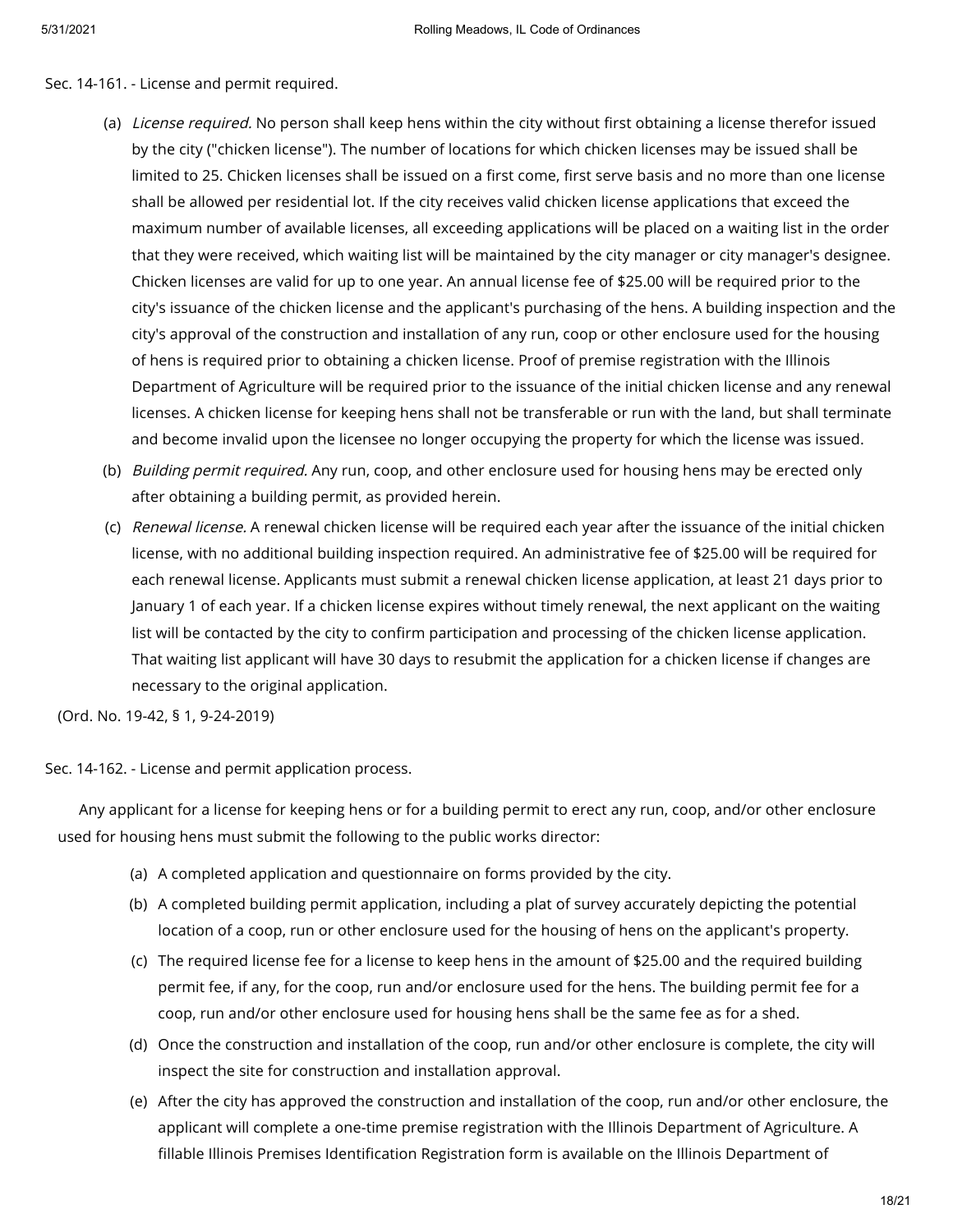Agriculture's website.

- (f) After the applicant has complied with and completed items (a)—(e) within the timeframes determined by the department of public works, the city will issue the applicant the chicken license. Only after the chicken license has been issued by the city may the licensee obtain hens for location on the licensed premises.
- (g) A license for keeping hens shall be granted on an annual basis. The licensee is required to obtain a renewal license by no later than January 1 of each year in order to maintain hens on the premises. The renewal license application must be submitted at least 21 days before January 1 and requires the completion of an updated license application, questionnaire, and submission of the administrative fee.
- (h) Chicken licenses may be obtained for coops located on residential property owned by someone other than the applicant as long as the license applicant resides on the property, all requirements of this article have been satisfied and written permission has been granted from the property owner to maintain hens on the property.

(Ord. No. 19-42, § 1, 9-24-2019)

Sec. 14-163. - Regulations for the keeping of hens and hen shelters.

- (a) The following regulations shall apply to any person licensed to keep hens and to maintain any outdoor hen shelter on a residential lot within the city:
	- (1) The keeping or harboring of any rooster is prohibited.
	- (2) No person shall keep or harbor less than two and no more than six hens on any licensed premises.
	- (3) Hens are not to be maintained for financial gain or for any business purpose, without maintaining an applicable license issued by the State of Illinois or the City of Rolling Meadows.
	- (4) Hens shall not be permitted to run at-large in the city. Hens must be kept within a coop with an attached run to protect the hens from predators and to prevent hens from encroaching onto neighboring properties.
	- (5) The slaughtering of hens on any residential lot is prohibited.
- (b) The following regulations shall apply to all hen shelters maintained in the city:
	- (1) A coop or other covered enclosure shall be provided for housing hens. In addition to the coop, a run area of a minimum of six square feet per hen will be required and a maximum of 100 total square feet will be permitted for both the coop and the run. The maximum roof height of any coop or structure used for housing hens shall not exceed eight feet. For a pitched roof structure, the roof height measurement shall be measured from the midpoint of the pitched roof.
	- (2) A coop, run or other structure used for housing hens shall be permitted only in conjunction with a single family detached dwelling in an approved residentially zoned district.
	- (3) A coop, run or other structure used for housing hens shall be located a minimum of ten feet from any lot lines of the licensee's property and shall not be located within ten feet of any residence.
	- (4) All hens and coops, runs or other structures are prohibited in any front yard or street-facing yards.
	- (5) Coops or other covered enclosures for housing hens shall be constructed of durable building materials, shall be weatherproofed and contain insulated walls and/or be covered by an insulated blanket, in order to withstand inclement and extreme weather, and shall be secure from any predators. No heat lamps shall be permitted in any coop or other structure used for housing hens.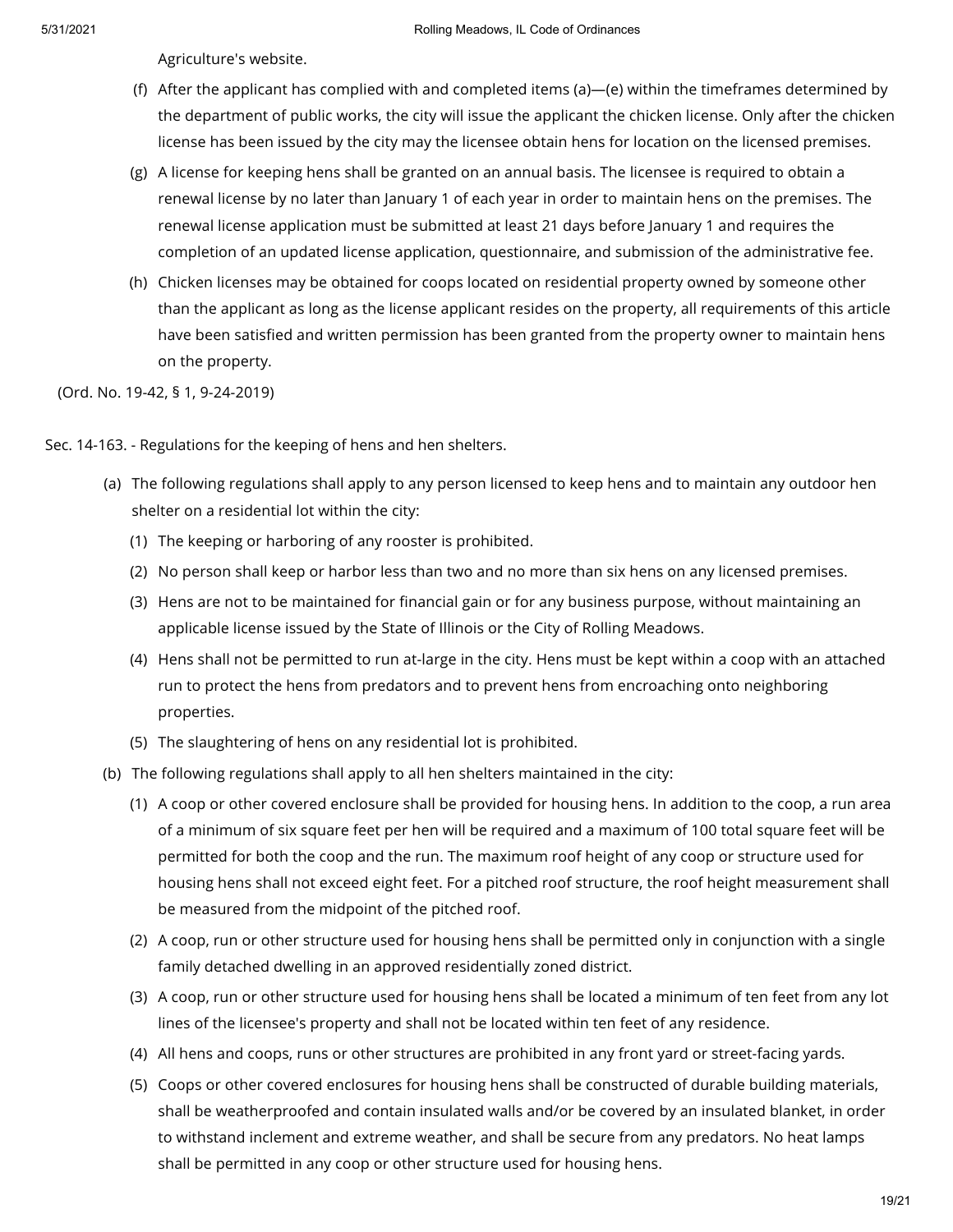- (6) The interior area of any hen coop or shelter and the rear yard area of the property on which the hen shelter shall be maintained in a sanitary condition. All areas where hens are kept shall be clean and well-maintained to no accumulation of waste. All refuse and hen waste shall be disposed of in a clean and sanitary fashion. In all properties where hens are kept shall not produce or cause odors that are detectible on adjacent properti
- (7) Any odors from hens, hen manure, or other hen-related substances shall not be perceptible beyond the property boundaries where the hens are kept. It is hereby declared a nuisance and it shall be unlawful for any licensee to allow such nuisance to exist beyond the boundaries of the licensed property.
- (8) All hen feed shall be kept in rodent proof containers until utilized for consumption by the permitted hens.
- (9) No licensee shall allow hens to make noise loud enough to annoy or disturb the comfort, health, peace, or repose of reasonable persons of ordinary sensibilities, and it is hereby declared a nuisance and it shall be unlawful for any licensee to allow such nuisance to exist.

(Ord. No. 19-42, § 1, 9-24-2019)

Sec. 14-164. - Right of entry for enforcement.

City officials shall be authorized to enter upon any premises where hens are kept, or where there is reason to believe hens are kept, in order to enforce the provisions of this article.

(Ord. No. 19-42, § 1, 9-24-2019)

Sec. 14-165. - Suspension, revocation, and nonrenewal of licenses.

- (a) Whenever a licensee violates or fails to act in conformity with the provisions of this article, any license for keeping hens may be suspended or revoked, or the city may refuse to renew the license, following notice and a hearing before the city manager.
- (b) If a license is revoked for any cause, no license shall be granted to the same licensee for keeping hens for a period of one year from the date of revocation.

(Ord. No. 19-42, § 1, 9-24-2019)

Sec. 14-166. - Summary suspension.

If the public works director or designee presents to the city manager sufficient evidence demonstrating probable cause to believe that the licensee has violated provisions of this chapter or has violated state or federal law, and that said violation possesses an immediate threat to the public health, safety or welfare, the city manager may, upon the issuance of a written order stating the reason for such conclusion, and without prior notice or hearing, order the licensed structure for the keeping of hens closed and the license issued pursuant to this chapter to be summarily suspended, pending a hearing and a determination regarding suspension or revocation. The licensee shall be provided a copy of the order and a notice of violation. A hearing shall be commenced not more than ten days following the entry of such order, unless the licensee shall agree to a longer period of time.

(Ord. No. 19-42, § 1, 9-24-2019)

Sec. 14-167. - Injunction.